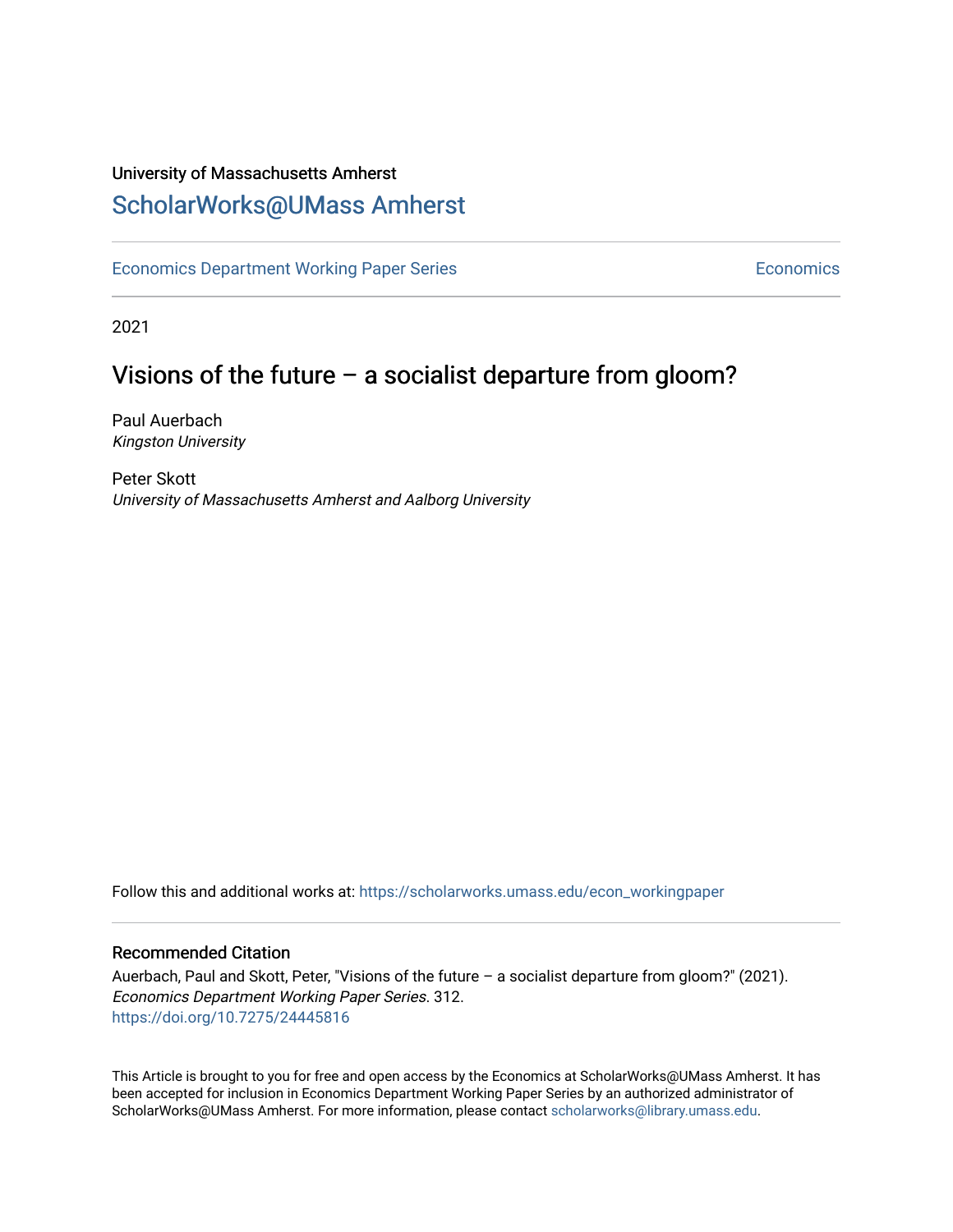## **Visions of the future – a socialist departure from gloom?[1](#page-1-0)**

Paul Auerbach<sup>[2](#page-1-1)</sup> and Peter Skott<sup>3</sup> Revised version, 20 August 2021

#### **Abstract**

A vision of universalised human freedom, equality, security and democracy emerged in the wake of the Scientific Revolution and the Enlightenment, the British Industrial Revolution and the French Revolution. This vision, not even approximately practicable at the time, is now well within reach. A viable socialist strategy will not be oriented around an encompassing central plan, but rather an agenda of human-centred goals – the creation of preconditions for all individuals to fully realise their personal capacities and to function as free citizens, exercising control individually and collectively, at the workplace and in society. Central to the realisation of such a programme will be a focus on the crucial role played by the first years of life in shaping human development and in the formation of class hierarchies.

JEL codes: B51, H40, P16

## **1. Introduction**

A vision of a universalised human freedom, equality, material security and democracy emerged in the wake of the Scientific Revolution and the Enlightenment, the British Industrial Revolution and the French Revolution. This vision was not even approximately realisable at the time. The tasks before the overwhelming bulk of humankind continued to involve material deprivation and a helplessness when faced with disease and natural disaster, as well as backbreaking work in agriculture, mining and the incipient manufacturing sector.

Glaring global disparities in material standards of living persist, and we face existential threats of annihilation from the continued world-wide presence of weapons of mass destruction as

<span id="page-1-0"></span> $1$  We thank Adam Aboobaker and two anonymous referees for helpful comments and suggestions.

<span id="page-1-1"></span><sup>2</sup> Kingston University; [socialistoptimism.com](http://socialistoptimism.com/)

<span id="page-1-2"></span><sup>&</sup>lt;sup>3</sup> University of Massachusetts Amherst and Aalborg University; pskott@econs.umass.edu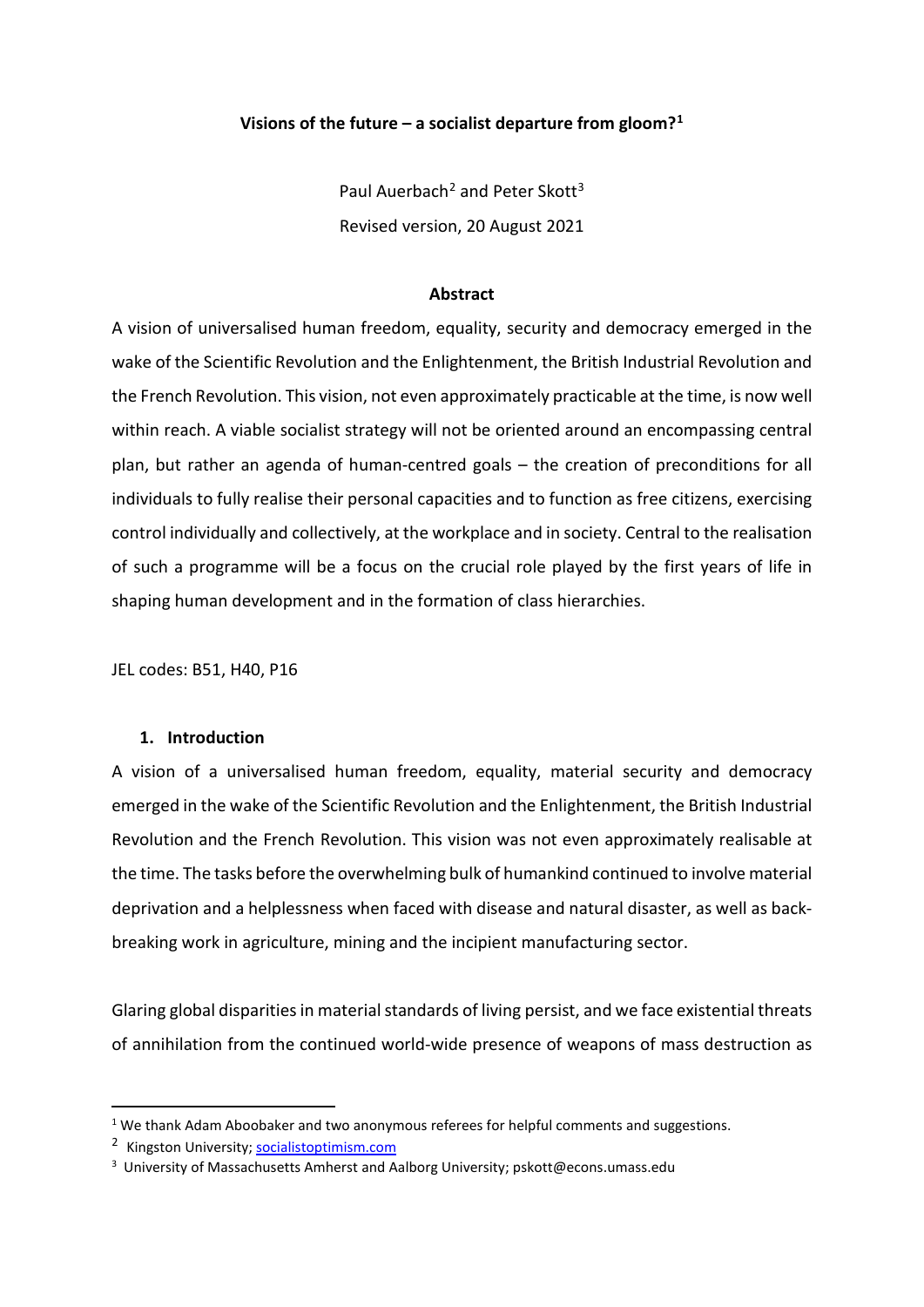well as the disruption and possible decimation of human civilisation from human-based interference in the earth's ecology. The necessity to confront these enormous challenges must be central to the emerging socialist strategy. But while recognizing the urgency of addressing the interlocking problems of global inequality, climate change and weapons of mass destruction, it is also clear that many technological and organisational constraints have been relaxed greatly. The realisation of the socialist promise of human development and freedom is becoming increasingly attainable if false paths, often well-trodden, are avoided and successful strategies, often available 'off the shelf', are pursued.

Many obstacles remain. The ones to be focused on here are the distortions emerging from present-day intellectual discourse. Economic orthodoxy and, upon occasion, advocates of progressive reform have led us away from a human-centred approach to the economy and society, the path to be followed if the new society is to emerge. The contention here is that at least some of the past failures of the socialist programme were linked to inadequacies in the underlying conception, and not to poor execution, the opposition of enemies, or bad luck.

The term 'socialism' is often used loosely as an all-embracing term to describe a progressive agenda. But there exist two prominent conceptualisations of socialism, and they are largely orthogonal to each other. The essential socialist goals embodied in the Radical Enlightenment principles discussed above may be juxtaposed with a second conceptualisation, an identification from René Descartes (also, of course, emerging from the Enlightenment) of socialism as a planned, rational approach to economic allocation, to be contrasted with the 'anarchy' of capitalism as its antipode. The two conceptualisations are quite distinct. In the jargon of economics, human freedom, equality and democracy represent the targets, while central planning came to be seen by many socialists as the inescapable instrument to achieve these targets.

We reject this view of central planning as an appropriate focal point of socialist thought. Tendencies in the direction of *planification* can be and often are elite-driven projects (frequently focused on an idealised vision of the engineer) that have little to do with the aspirations for social equality and democratic control; anti laissez-faire policies of this kind (in a corporate state-fascist context, they might well be reactionary) sometimes, misleadingly,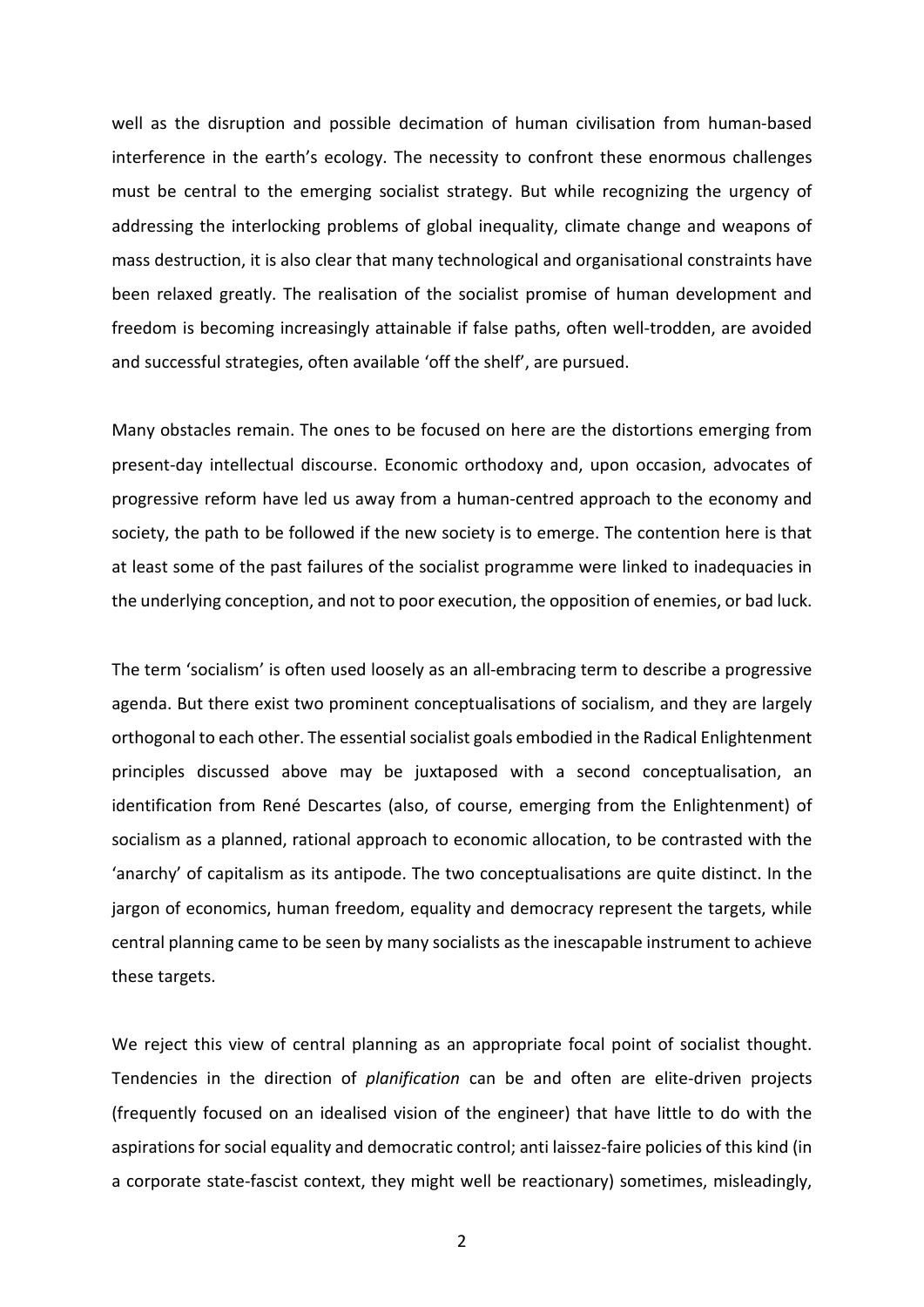acquire the label 'socialist'. In the peculiar manner that the history of these doctrines has unfolded, it is policies associated with the Plan that have often been identified with 'real' socialism, while activities linked with Radical Enlightenment principles (e.g. expansion in access to education) have often been treated as mere exercises in social democracy.

This essay accepts the Radical Enlightening goals of human development, equality, material security and democracy. Our focus is on the implications of these goals for a socialist agenda of policies and interventions. Some limitations of our analysis should be emphasised at the outset, most specifically, the absence of strategies for the formation of the movements and organisations needed to fight for the implementation of the socialist agenda. Rather than attempt to present a complete strategic perspective, we focus on the articulation of a coherent vision of socialist development, an essential concomitant of mobilising support for a socialist agenda and ensuring its overall coherence.

A second set of limitations relate to our focus on rich countries. Many issues will look quite different from the perspective of a poor country characterised by widespread poverty and large amounts of underemployment in subsistence agriculture and informal urban sectors. These features do not invalidate the primary focus here on human development, but a range of constraints, priorities and policies are likely to differ from those in rich countries.<sup>[4](#page-3-0)</sup> The commonalities and contrasts between socialist priorities in rich and poor countries is a vast issue that must be put to one side here.

Sections 2 discusses traditional socialist views on central-planning and nationalisation of the means of production. The Radical Enlightenment vision is presented in greater detail in section 3, along with examples of interventions and policies. Section 4 turns to macroeconomic policy and its role in a socialist agenda. This section also comments briefly on some differences between our perspective and well-known strands of heterodox macroeconomics. The concluding section 5 considers the viability of a socialist economy  $-$ 

<span id="page-3-0"></span><sup>4</sup> As pointed out by a referee, there may be important questions of path dependence and the influence of political systems on economic development; Sen (1983) offers an interesting perspective on some of these issues.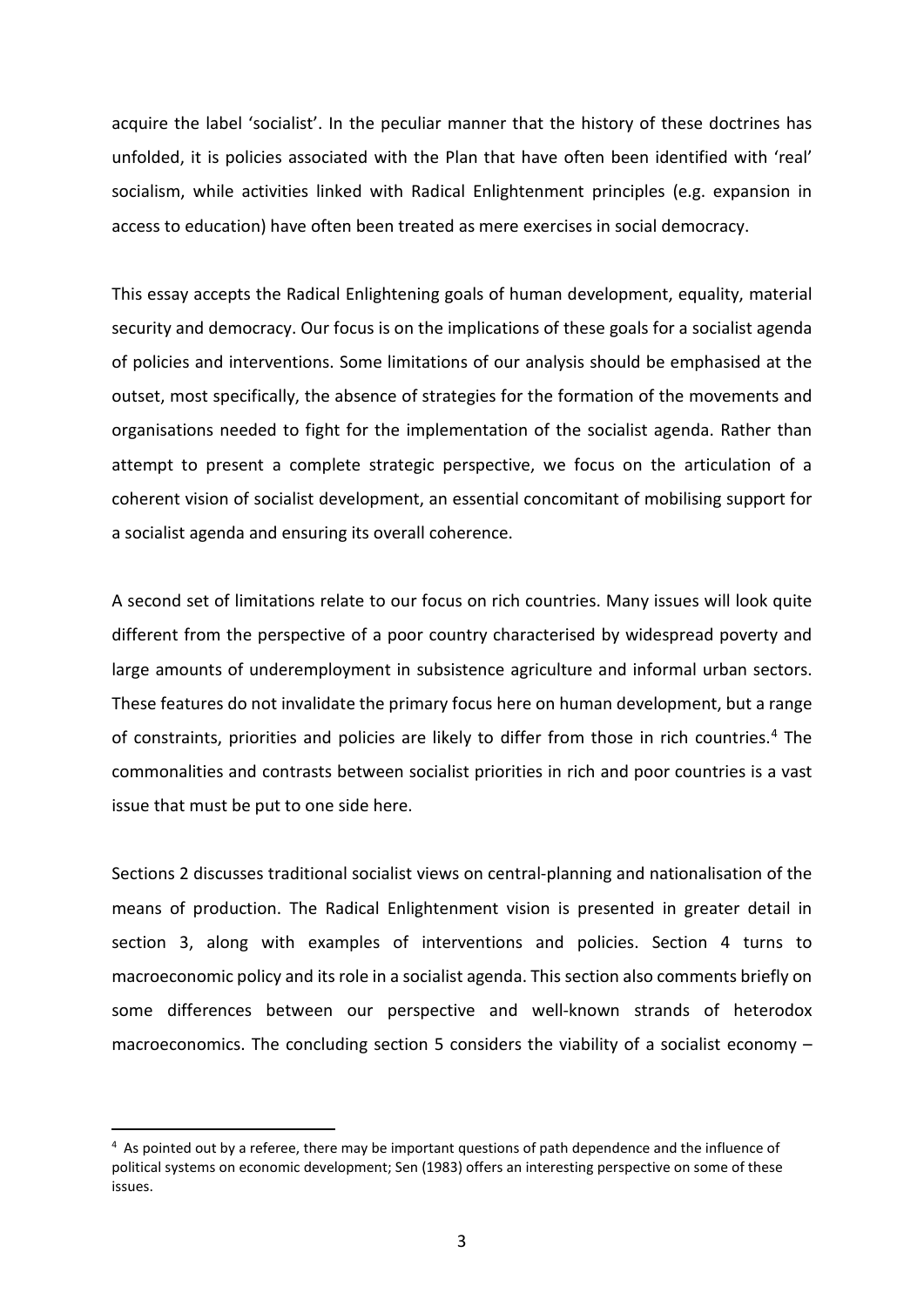were the proposals to be implemented – and the relations of the proposals to trends in contemporary capitalism

#### **2. The planning detour**

In the early twentieth century, a more definitive version of the conceptualisation of socialism as planning emerged with the notion of the new society having aspects of 'one big factory'. The principles of this Technocratic Planning Paradigm (TPP) were widely recognised across a broad spectrum of thinkers that included not only self-identified socialists, but those deemed technocrats, Saint-Simonians and a range of incipient corporatists, including proto-fascists.

The first principle of the TPP emerged from an empirical generalisation: there had been an inexorable growth in the efficient scale of enterprises and of units of production in modern capitalism. This observation gave rise to a notion that the future socialist economy could be observed in an incipient form from contemporaneous exemplifications, especially the giant, self-contained corporate entities of North America, so that Thomas A. Edison and Henry Ford became the unlikely heroes of socialism, their creations the auguries of the future planned society. For European socialists, the German economy, closer at hand, was an important focus for these attitudes, especially in the context of extravagant claims for the planned, rational nature of the First World War German economy.<sup>[5](#page-4-0)</sup> Vladimir Lenin declares in 1917, in a fit of irrational exuberance, that the post-revolutionary economy can simply be administered by a few accountants. (Lenin 1917, pp.119-122).

Second, accompanying the focus on increases in the efficient scale of units of production was the inference that the liberal vision of competition between enterprises as a mode of regulation for the economy was obsolescent (Steinmetz 191[6](#page-4-1)).<sup>6</sup> The word 'monopoly' took centre stage in the analysis, and socialist variants of TPP integrated the nefarious behaviour of giant firms with the ability of the financial sector to disrupt whole economies while pursuing what would appear to be casino-like activities. In this context planning was seen as

<span id="page-4-0"></span><sup>5</sup> There were a series of articles written in 1915-1916 to this effect by the Bolshevik Yuri Larin published in *Vestnik Evropy* (European Herald); see Auerbach et al. (1988).

<span id="page-4-1"></span> $6$  This principle was readily accepted by the business class itself as justification for market dominance of important sectors of the economy.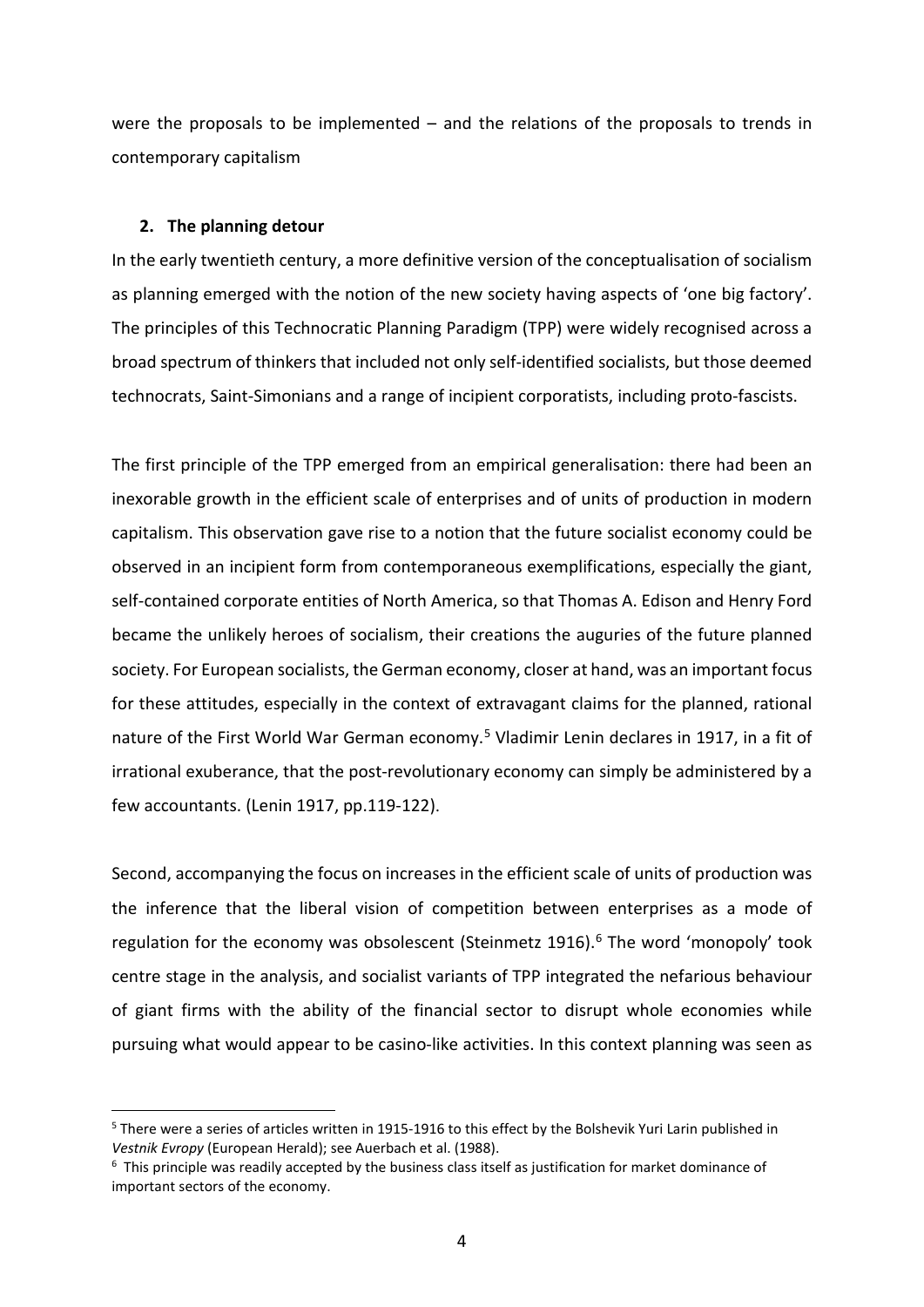a mode of regulation for the economy in place of an inoperative or dysfunctional competitive mechanism. TPP offered alleviation for periodic and pronounced economic crises (in whose observation and conceptualisation Karl Marx had played a pioneering role in the 19<sup>th</sup> century) by proffering a planned, technocratic alternative.

Third, there was a general embrace of an engineering perspective that viewed activities such as administration, marketing and, especially finance as peripheral: all were waste, to be eliminated in a rational approach to the organisation of economic activity (Veblen 1921).

The TPP as a vision of the future of capitalism was deeply flawed. The notion that capitalism in its most mature phase was moving headlong in an administered direction was simply false. The conduct of business affairs within enterprises did indeed grow ever more sophisticated over the twentieth century, but the resultant effect was not the appearance of a Galbraithian New Industrial State (Galbraith, 1967) and a capitalism dominated by monopolistic 'islands of planning'. Rather we observe, by the latter part of the twentieth century, a pronounced loss of control by these enterprises over their own destinies engendered by the growth of rivalrous competition, most especially in an international context. When the market power of these giant enterprises was preserved and, in some cases, increased in recent years, it has often been a result of the application of the most ancient of remedies, government patronage (e.g. the 'defence' industry) or protection, with intellectual property rights [IPRs] now the most conspicuous weapon (Sherman 2019, McCormick 2020).

When the TPP vision of capitalism was applied in a post-revolutionary context by Lenin using his 'with a few accountants' methodology, the results -- the economy of war communism were catastrophic and had to be abandoned for a 'New Economic Policy' (NEP) that allowed market forces to operate. The full-fledged commitment to the planned economy in the Soviet Union that followed in the late 1920s is one of the major events of that century, with striking and tragic consequences. A full consideration of the manifest failure of state central planning in the Soviet Union and other countries in which it was implemented would, of necessity, be accompanied by a consideration of a range of historically contingent events, including the Second World War, the effects of Cold War inhibitions on trade and technological blockades, the burden of Cold War arms expenditure, and the economic, social and political heritages of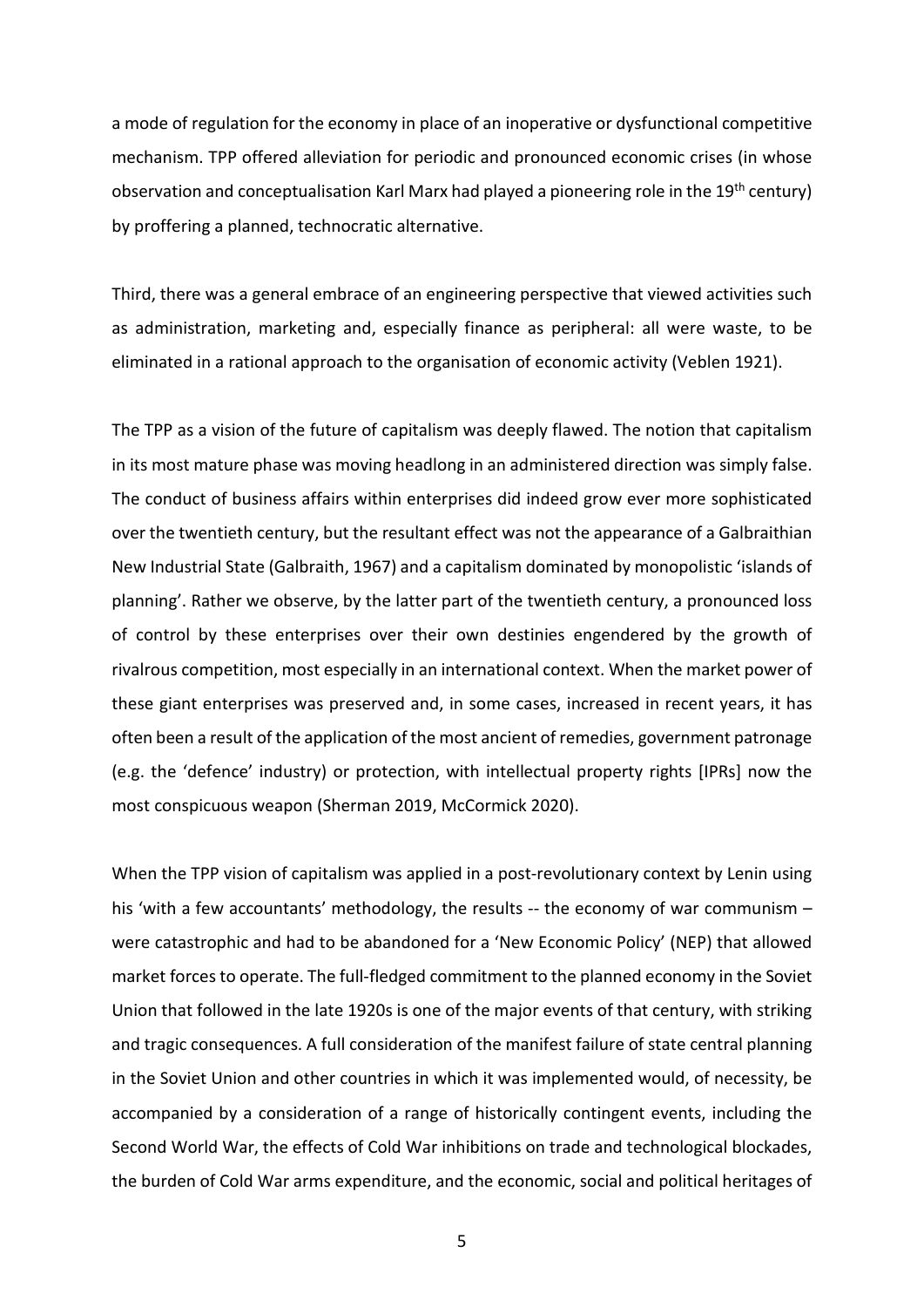the countries involved. But the central planning system did not fail merely because it had never been done 'properly', or because of the wiliness and tenacity of enemies (Kornai 1980).

However, the biggest failure of central planning as a fulcrum around which to build a left alternative to capitalism stems from its incapacity to reflect the focus on human-centred development and democratic decision-making that must be part of a socialist programme. This deficiency was manifest in the substantive unfolding of the operation of centrally planned systems across the twentieth century but also reflects a fundamental incompatibility between central planning and democratic decision-making. The central planning agenda does not lend itself to the fulfilment of aspirations for autonomy and democracy at the level of the workplace. Indeed, not only are such conflicts easily imagined, but they in fact constantly arose in the context of the history of centrally planned economies. The problems of bringing recalcitrant actors in conformity with the dictates of the centre endangers the very vision of socialism as human development and freedom. The traditional Trotskyist view was quite to the contrary: the failures of central planning, as in the Soviet context, were due to a lack of democratic decision-making, which was then reflected in both politics and in economic outcomes. But the form of static, top-down democracy that was invariably envisioned (Mandel 1986), with the broad base of the population somehow assenting to a General Plan on, perhaps, an annual basis, reflects a limited, static view of democracy, one in which, once the Plan is in place, few base-level decisions are possible, or desirable. If, indeed, continuous democratic 'interference' were possible, what is the point of the Plan?

The Leninist notion of running the economy 'with a few accountants' represented a dangerous and misguided detour founded in large part on a misreading of the trajectory of capitalism. But the neoliberal vision also fares poorly. The widespread and, in many cases, uncritical reception to a neoliberal vision of economic organisation cannot be supported by the economic history of the recent period or economic logic.

Exceptions to the use of pure market mechanisms are acknowledged even by staunch supporters of the neoliberal programme. Externalities and collective action problems make it necessary to centralise strategic decisions concerning investment in key domains such as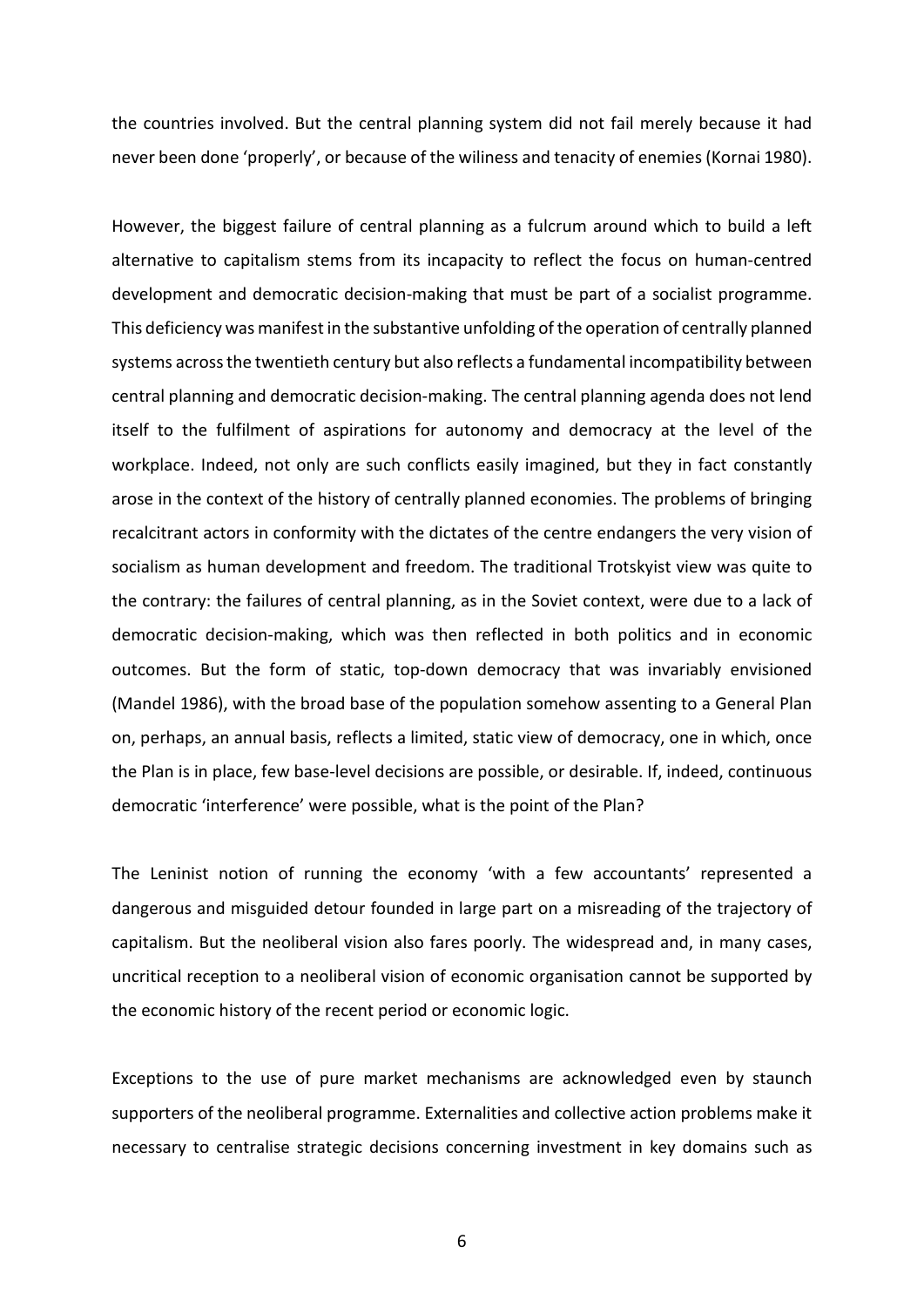basic infrastructure, urban planning, and health.<sup>[7](#page-7-0)</sup> But the role of state intervention goes beyond these areas. A recent triumph often attributed to the dynamism of free market capitalism, the extraordinarily rapid development and maturation of the electronics sector in the US after the Second World War, proceeded under the aegis and as a direct result of intervention by the US Department of Defense. This act of state involvement in economic planning, though taking place in the particular context of Cold War military rivalry, was also emblematic of fundamental aspects of free market failure in the context of the dispersion of information. Thus, it is unlikely that any individual capitalist enterprise would have been able to capture the full value of the basic research involved in this emergent technology, making 'underinvestment' inevitable if the research had been pursued in a purely capitalist context; the attempt by AT&T to garner all the gains of its initial discoveries for itself was thwarted when the US government forced the company to licence its patents on the new semiconductor technology to rivals, an act undoubtedly helping to generate the ferocious levels of competition and innovation that became associated with this sector in its efflorescent period (Lécuyer 2006, Mazzucato 2013).<sup>[8](#page-7-1)</sup>

The electronics example illustrates a developmental role of the government policy that has gained recognition. But development policies need not be socialist. Nationalisation is not *per se* a socialist measure, and it sometimes proves to be pointless. The example of post-Second World War Britain demonstrates that government takeover of sectors of the economy can lead nowhere. If, as in the British case, the former owners are fully compensated for the takeovers, there is no obvious redistribution of income or wealth; if the 'new' management of the nationalised enterprises is chosen from the revolving door of existing managers and the voice of workers in enterprise decision-making is no greater than before, it is not evident that democracy, either for the economy as a whole or within the enterprise, has been advanced. Perhaps most significantly, in the absence of a clear set of goals for the nationalised

<span id="page-7-0"></span><sup>&</sup>lt;sup>7</sup> Even Hayek (1960) accepted the need for a governmental role in urban planning; health may not be quite as universally accepted, but the experience of the late 19<sup>th</sup> century was that this most decisive aspect of the improvement of the material conditions of the populations of Western Europe and North America under the aegis of capitalism resulted from actions on public health, most especially the control of infectious disease, which were almost invariably the product of interventions by the state (Fogel, 2004).

<span id="page-7-1"></span><sup>&</sup>lt;sup>8</sup> In this light, the increasing use by firms of patents (or, more broadly, IPRs) suggests a highly dysfunctional and anti-social element in present-day capitalism, by which a constriction in the flow of new information and ideas to others may function as a core-level competitive strategy (Boldrin and Levine 2013).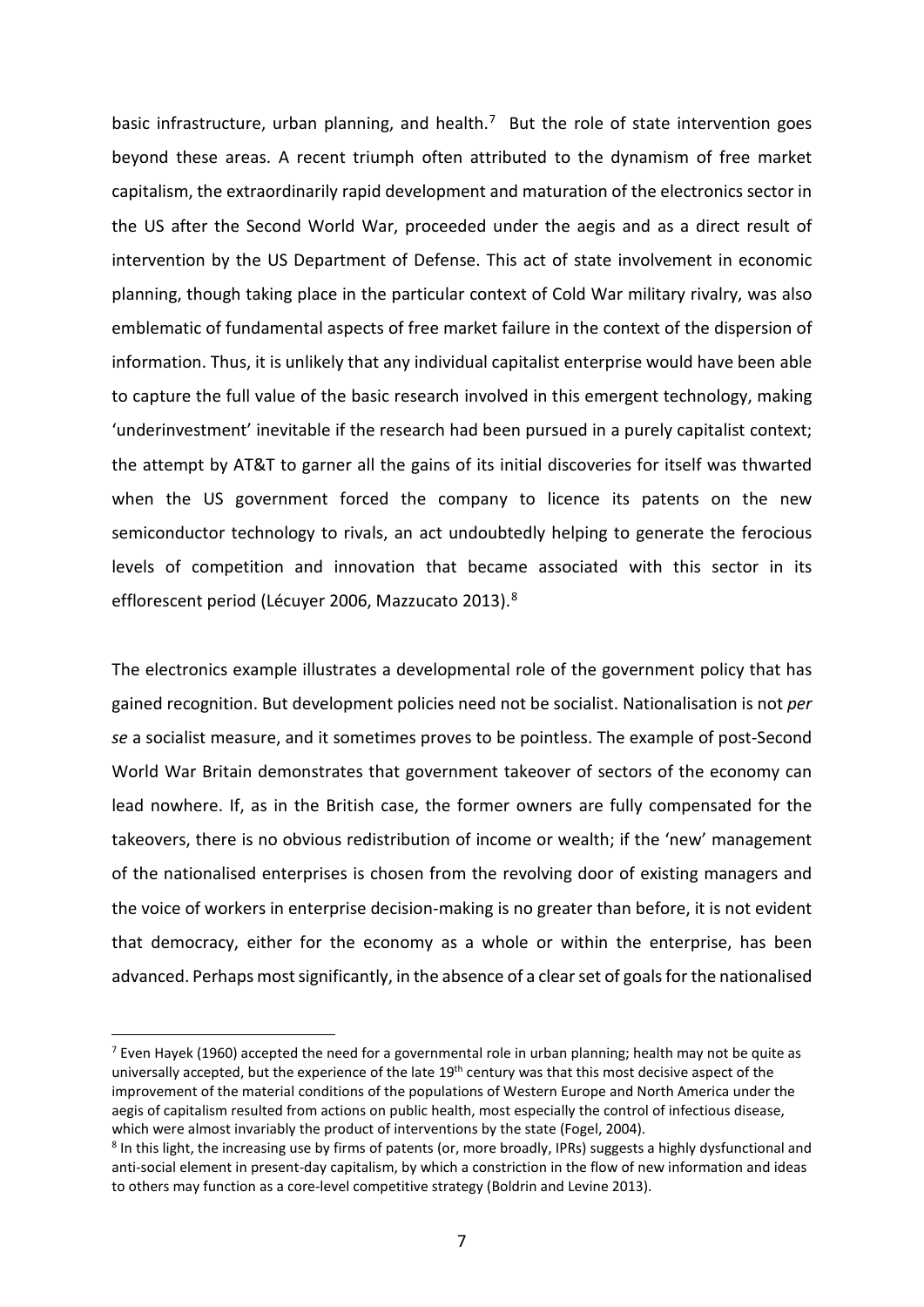enterprises that differed from those associated with the heretofore privately-owned firms, their operation and development is likely to be poor, as in the case of nationalisation in Britain of such industries as steel, cars and shipbuilding. (Nationalisation for the sake of being integrated into a central plan may, or may not have been advisable, but at least, under such circumstances, it would have had a coherent purpose.) To make matters worse, these nationalised enterprises found their behaviour subject to partisan political considerations, with perhaps even less of a tendency to function in the public interest than if they had been private firms subject to an independent regulatory relationship of an adversarial nature (Chick, 1980).

#### **3. A socialist agenda**

Externalities and collective action problems are ubiquitous in areas that are central to a Radical Enlightenment conceptualisation of socialist priorities, with planning and direction of the economy in the broadest sense as well as public ownership of sectors of the economy playing important roles in the formulation of a socialist alternative. But the Cartesian vision of planning and public ownership takes a subordinate and supportive position. It is the Radical Enlightenment focus on human development, equality, household security and democracy which plays the predominant role. **[9](#page-8-0)**

## a. *Human development*.

A primary aspect of a socialist programme is the cultivation of an equal opportunity for selfrealisation and development of personal capacities for all individuals in society, with work moving from alienated, quasi-enslaved activity to 'autonomous, self-realized labour', in the words of the young Marx.<sup>[10](#page-8-1)</sup> Human development is the most fundamental of Radical Enlightenment constituents of socialism.

<span id="page-8-0"></span><sup>9</sup> Our interpretation of the Radical Enlightenment is a rational reconstruction in the manner of Imre Lakatos, rather than an historical interpretation, derived from Israel (2001). A referee has suggested affinities between Roncaglia's (2005) distinction between 'systematic' and 'spontaneous order' Enlightenment thinking and our distinction between 'radical' and 'planning'.

<span id="page-8-1"></span><sup>&</sup>lt;sup>10</sup> Enlightenment thinkers such as the Marquis de Condorcet and Wilhelm von Humboldt emphasised the importance of early childhood for human development. Pioneering work from Mary Wollstonecraft from the end of the eighteenth century opposed Jean Jacques Rousseau's assignation of gender roles from the youngest ages and advanced the centrality of education in the cultivation of self-governance for all individuals (Mackenzie, 2016). In the twentieth century, we see in Dewey (1915) one of the rare attempts to focus explicitly on education from the earliest years in the context of the formation of free individuals and societal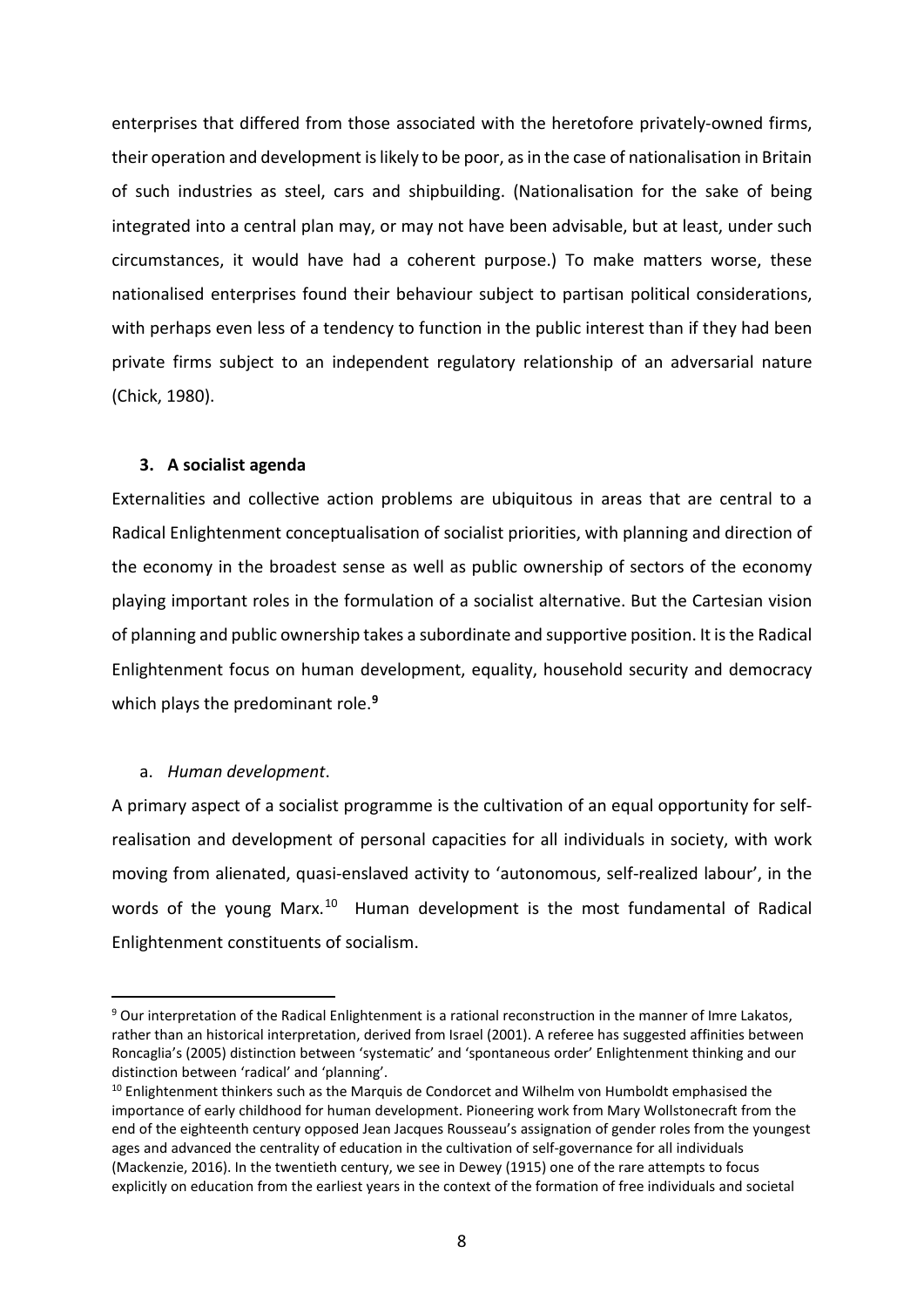Both economic analysis and much public debate have been heavily focused on a very narrow conception of human attainment: the need to acquire skills in order to increase economic productivity and income. In the theory of human capital -- originally formulated purely from an empirical perspective but then elevated by Gary Becker to having theoretical and ideological status(Becker, 1962) -- rational individuals choose whether to enhance their levels of human capital by investing in formal education. For Becker and the bulk of the human capital literature, the theory emerges as one of utility maximising adults making choices about investing in themselves and their children.

Exogenously determined utility functions represent a notion of human personality and its capacity that has ancient origins in the Augustinian idea of a pre-existent soul. This approach developed within the economics of the  $19<sup>th</sup>$  century into a view of human behaviour as the actions of a self-determined, choice-making (male) individual. This very structure of received economic theory makes it difficult to approach what should be a central question in the social sciences: how are individual personalities in society  $-$  their attitudes, as well as their repertoire of skills and intellectual capacity – shaped by societal decisions past and present?

In the absence of this fundamental dimension of human development, the productive gains to society of any enhancement in its 'stock of human capital' are postulated to register primarily, and sometimes solely, as (financial) gains to individuals – increases in their future stream of income from this investment.<sup>[11](#page-9-0)</sup> But education has a role that goes far beyond the

reform. The most significant intervention in this direction in contemporary economic thinking may be found in Sen (1999). He rejects the widely accepted neoliberal dichotomy originally found in Isaiah Berlin (1969) between two concepts of liberty, a negative one (e.g. freedom from censorship) and a positive aspect (e.g. literacy campaigns), in which the latter is usually consigned a lesser status as libertarian virtue. For Sen, by contrast, the freedom and development of human beings are rather seen to advance in tandem, with the individual enablement emerging from education acting to ratify the absence of censorship.

<span id="page-9-0"></span> $11$  This last presumption is a very peculiar one. It would appear that nothing is more decisive to the hegemonic dominance of the species homo sapiens than its acquisition (if that is the word) of language. But this enhancement in the 'stock of human capital' is quintessentially a development pervaded with positive spillovers – one in which the gains to the species as a whole vastly exceed the gains to any one individual. Language facilitates the dispersion of skills and the inter-generational transmission of acquired knowledge, and promotes the development of strategic conceptions as well as complex mutual interactions in the form of teamwork (Auerbach, 2016, Chapter 7). The effects of spillovers – from investment in human capital as well as from learning by doing or the public goods character of knowledge – have been recognized in endogenous growth theory as well as in traditional theories of economic development. But the role of learning and its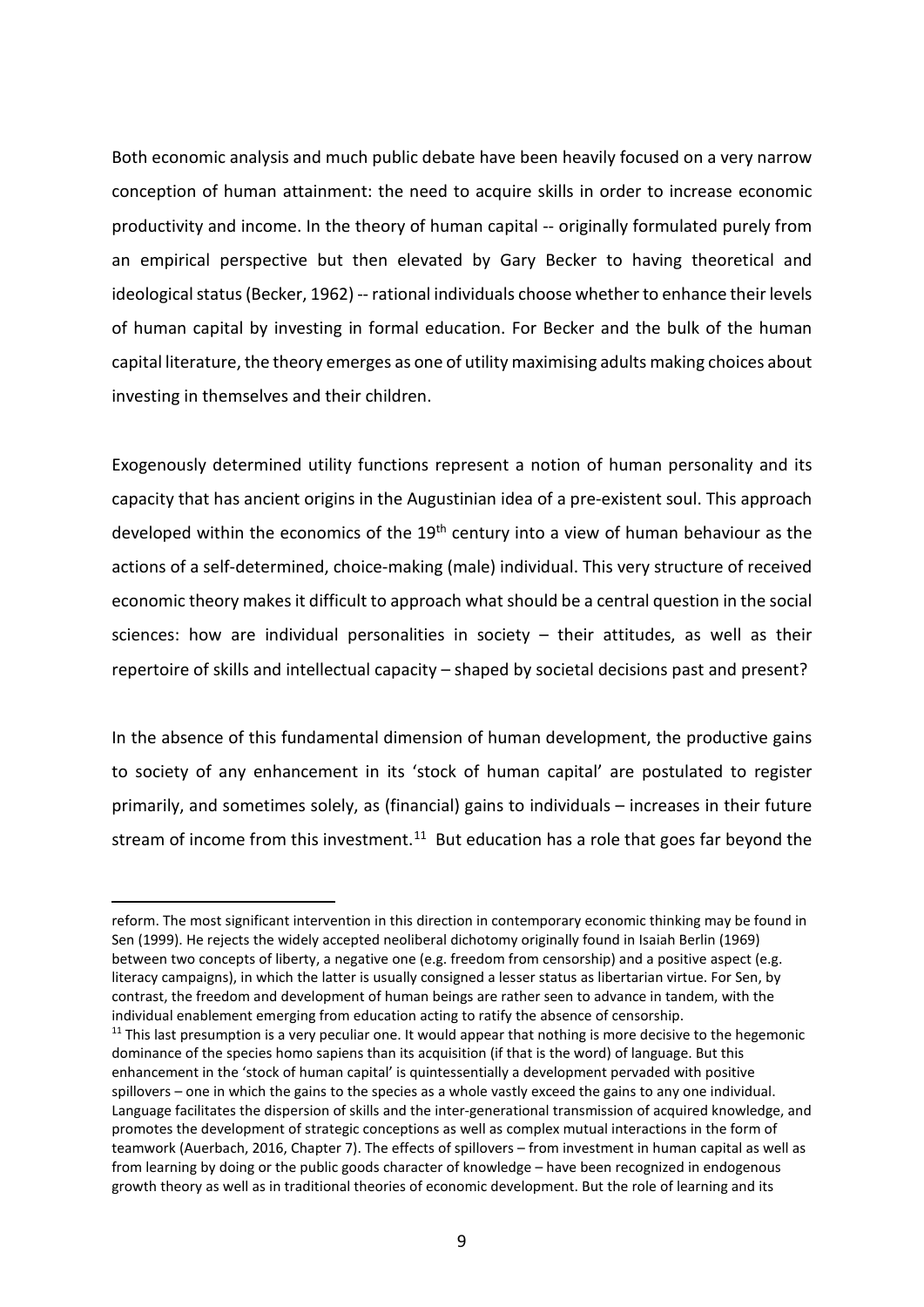production of marketable skills. Yet, for the great mass of children in most countries, what passes for education continues to be the dreary, brutal, post-Industrial Revolution factorylike activity it has always been with, if anything, an intensified focus on examination results and the (near-) exclusion of supposedly peripheral activities such as musical studies, history and, in the English-speaking world, foreign languages. The focus on skill acquisition has marginalised these more broad-based attainments and, at least implicitly, has led to a denigration of the role of education in preparing individuals to be citizens in a democratic polity. The one group that in recent years has focused on the elevation of the quality of childhood education has been the elite, with the most prestigious private schools putting a renewed focus on intellectual attainment, creative endeavour and broad-based facility for assimilating world culture, including the arts and foreign languages (Edemariam, 2013; Powell, 1996). The bifurcation of society that is manifest in the increasing levels of income inequality that have emerged in recent decades appears to be complemented by an equivalent growth in the gap between classes in society in the acquisition of an intellectual repertoire and accoutrements of world culture. Inequality thus becomes a self-fulfilling justification in a meritocratic discourse – as anticipated in the classic book by Michael Young (Young, 1963) and more recently in Sandel (2020).

Children's opportunities for developing their capacities depend on their environment, and formal education, including pre-school facilities as well as pre and post-natal care, are the most direct and immediate public policy intervention. But a socialist approach must abandon the narrow and purely instrumentalist view of education as skill acquisition in preparation for 'productive jobs'; an overly tight linking of skill acquisition to the present needs of employers would, in any case, be a fool's errand in the context of rapidly changing demands for skills in a working context, with such demands better met by broad-based skill development – education - of the population. More significantly, much of what is most precious in a culture emerges and flourishes from little-understood social movements (e.g. the development of jazz in the US in the twentieth century), rather than from the activities of even the most wellintentioned of social planners. The goal of social policy must therefore be to offer

spillovers in this literature is purely instrumental: it raises productivity and economic growth (e.g. Lucas 1988, Romer 1990).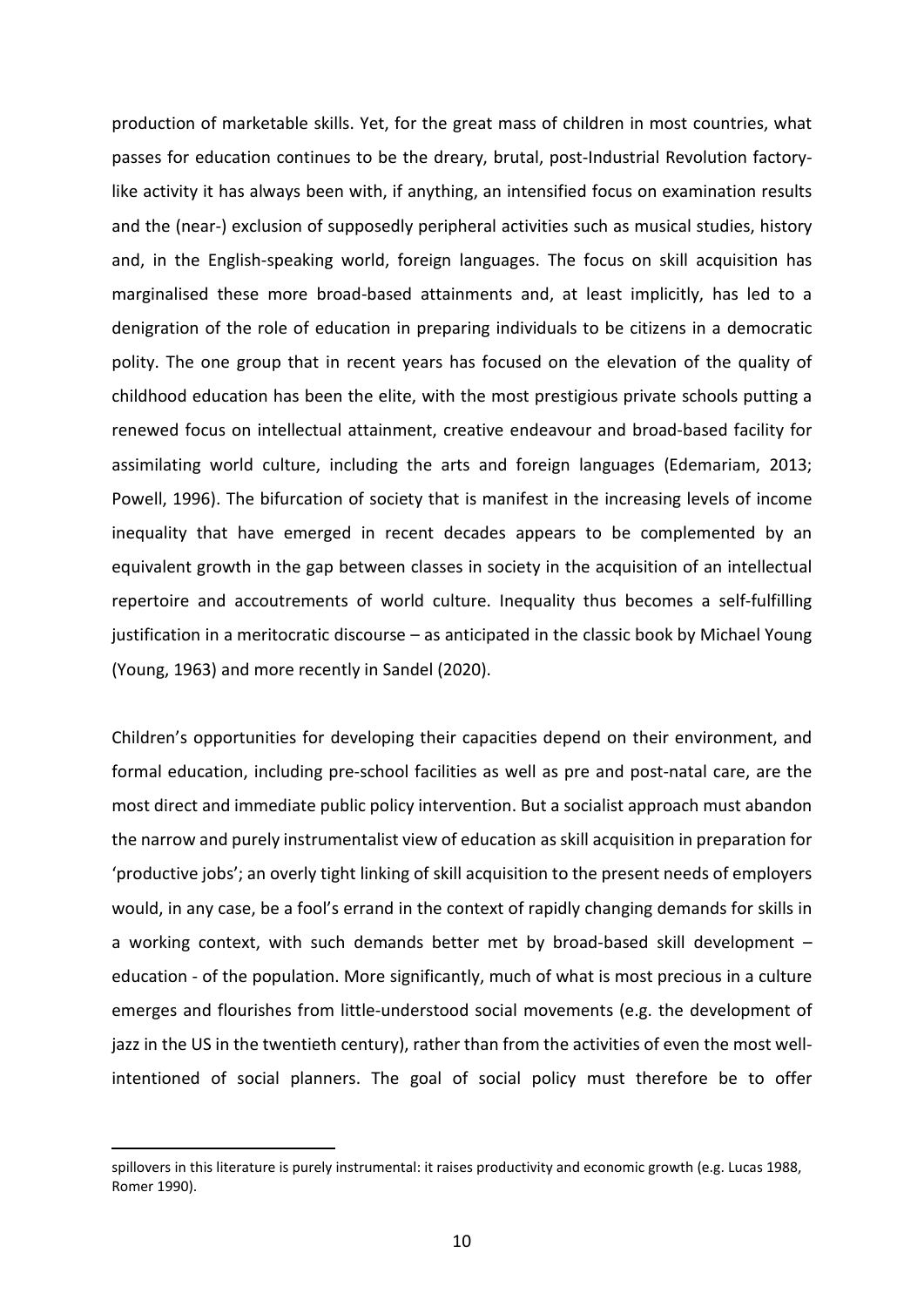opportunities for individuals and groups in society to develop and originate their own creative capacities (e.g. through the provision of tuition on musical instruments at school), rather than attempting to impose an approved set of paths.

Let us dwell slightly longer on the contradictions of consumerism. The psychoanalyst Erich Fromm (1976) counterpoised life-enhancing human activity with goods consumption - was civilisation indeed advanced when the piano was replaced in the bourgeois household by the gramophone? The issue is a complicated one. We may use the example of the extraordinary mid-twentieth century jazz pianist Art Tatum, the product of a working class African American, rather than a bourgeois household. The details are murky, but he appears to have had access to a piano at a young age, fostering his prodigious talent (Lester 1995). The *avant garde* of the jazz piano world was in New York, whose ragtime competitors 'from the sticks' were looked down upon by the New Yorkers. But Tatum was from Toledo, Ohio, and yet emerged as the supreme musician, having mastered the most advanced techniques and tendencies by hearing them on radio and gramophone. In drawing lessons here, perhaps an imperfect analogy is apposite: the health of a child can be damaged by over-use of technology – by being driven everywhere in a car instead of walking, running or bicycling – but, for a range of people, access to exercise machines may be useful when other opportunities are excluded. The conclusions to be drawn are that technology, thoughtlessly used (people, and especially children, getting in the habit of listening to the radio and gramophone, rather than going through the arduous task of mastering a music instrument) can destroy the living, active aspect of a culture, of individuals being and participating in it; at the same time, these technologies can enrich and disseminate culture in ways unprecedented in the past. This *being* culture is more alive, vibrant and sustainable than one built on *having*.

Last but not least, the general education system has a fundamental responsibility to prepare students to participate actively in democratic processes. But human development does not end at age 25, and flexible access to free adult education, both vocational and nonvocational, can play a role in enhancing human freedom, permitting individuals to change direction vocationally and to cultivate new fields of activity – intellectual, artistic and athletic. Such access could be combined with a right for everyone to periodic leave with full or partial pay. Less radically, a way to combat the dispersion of pseudo-science and pseudo-history is the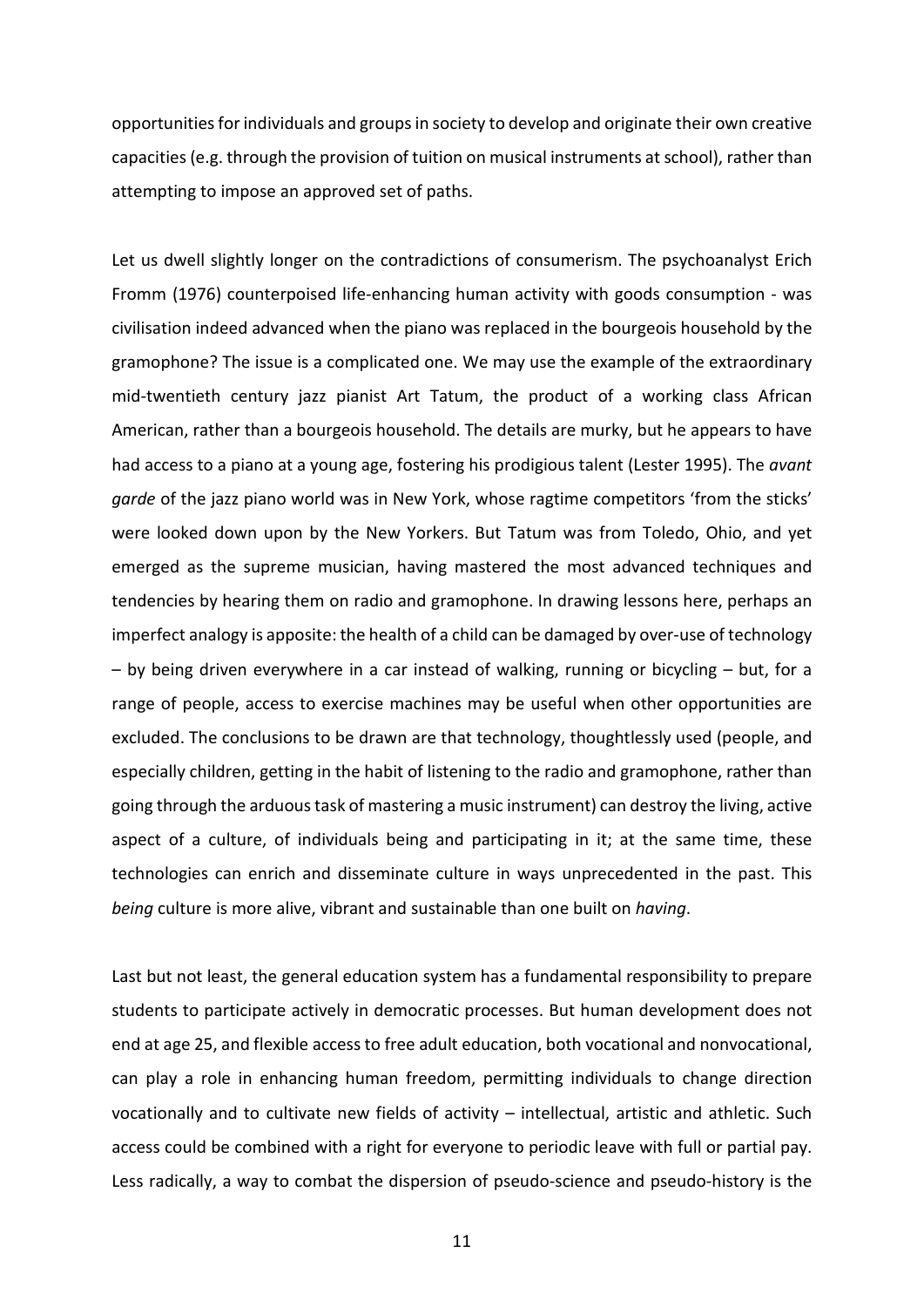underwriting through public funding of high-quality programmes with broad appeal (e.g. the science programmes produced by PBS in the US), which may serve as a base-line of quality and accuracy for a broad range of offerings.

Battles over education in the form of knowledge acquisition, but as well over preparation to function as a free citizen at work, in society and vis-à-vis governing bodies are fundamental and must be confronted directly unless we simply postulate that personality formation emerges in the form of exogenous utility functions. A primary goal of an educational programme should be to attempt to compensate for differences in household resources and impart to all children the opportunity to acquire the behavioural, intellectual, and even physical repertoire typically bestowed on young children from elite backgrounds. Any serious attempt at a programme of this kind would involve an enormous resource commitment, one greater than that devoted to the pointless project of landing a person on the moon in 1969, or even the murderous enterprise of the annual manufacture of weapons of mass destruction. There are regular reports in the public media surrounding the chasms in the acquisition of this repertoire from children of different classes that emerge in the first years of life, (e.g. Michnick Golinkoff et al. 2018; Feldman 2019), but they are given the kind of attention accorded to the discovery of a new moon on a distant planet, rather than a central factor shaping the future of human civilisation.

## *b. Equality and household security*

Policy cannot be restricted to formal education and childcare. The primary social factor impinging upon a child's development is the household environment which embraces the behavioural and intellectual characteristics of those raising the child (parents or care givers), the physical characteristics of the dwelling, the provision of food and amenities, and neighbourhood characteristics, including physical safety, sanitary and environmental conditions and the presence of public amenities such as public transport. No simple remedies will deal with all the elements. A set of complementary policies will be called upon, including free and universal health care, affordable housing and high-quality childcare, child benefits, and paid sick and family leave.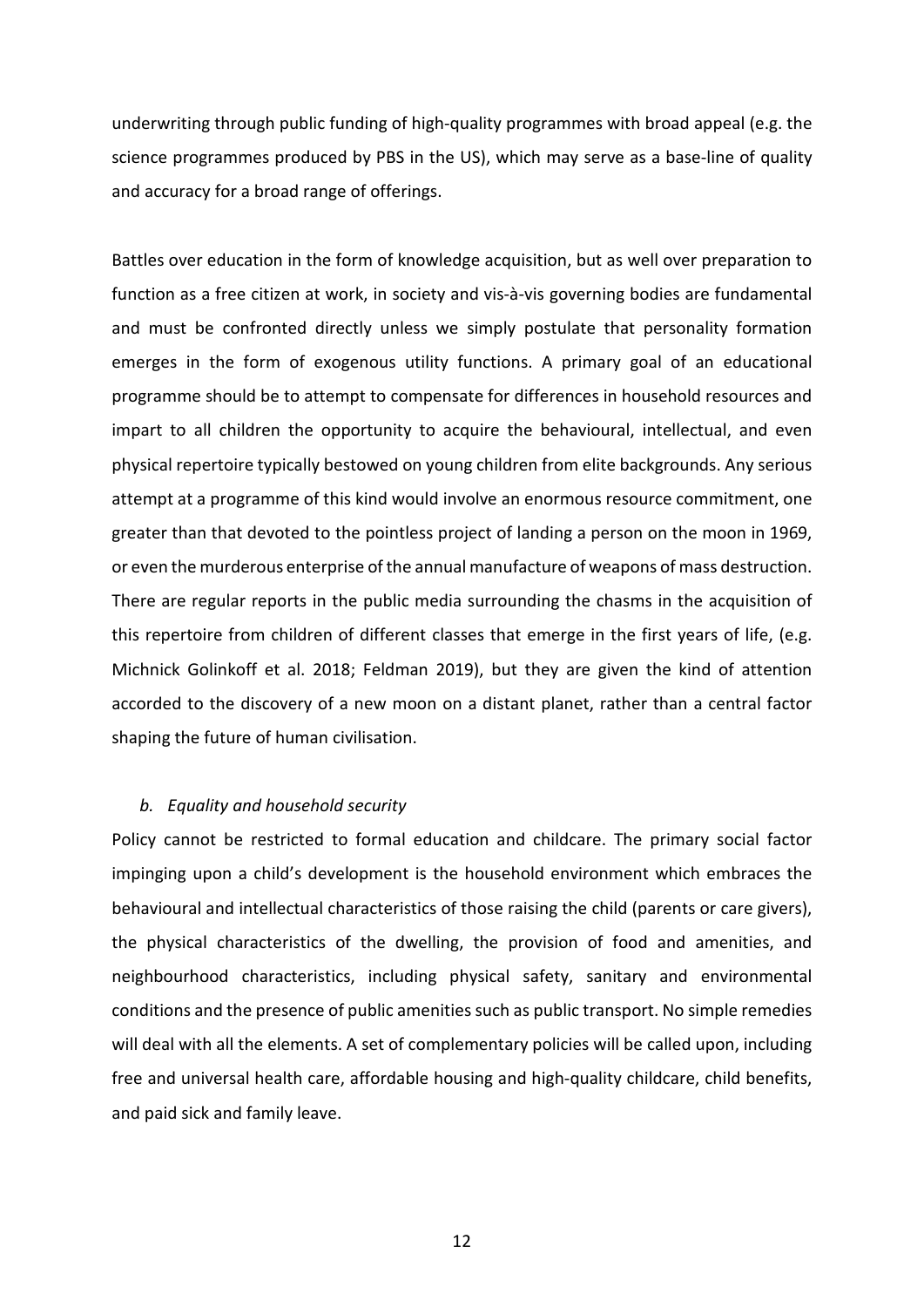Broader issues surrounding household security, including those affecting primarily the lives of the parents or carers, also impinge upon the life of the child, such as continuity and regularity of work conditions and a decent income. A strengthening of unions, labour market legislation, and health and safety regulation clearly come into play here.<sup>[12](#page-13-0)</sup> Economic security plays a vital role in planning for the development of the human assets of the household, an issue skirted over even in the human capital variants of economic orthodoxy. Eliding the distinction between necessities and luxuries, remuneration is often conceptualised as an issue that is  $-$  for all groups, rich and poor  $-$  about incentives. At the low end of the income spectrum, however, a shortfall in income can result, not in an 'incentive' of one kind or another but, by cutting into the consumption of necessities, reduce the household's capacity to function – to preserve and develop the human assets of its members (Gough 1991).

The link between income inequality, more especially the presence of poverty, and the child's upbringing is straightforward, but note the substantial number of factors other than income needed to evaluate the environment in which a child develops: a child growing up in a lowincome family in Tokyo is likely to be faced with substantially lower levels of neighbourhood violence than one in New York City. Notions of economic and social equality are far from being adequately described by statistics on the distribution of income and wealth, however useful they may be. To rely on such statistics exclusively also precludes consideration of aspects of inequality linked to the presence of social hierarchies -- including class differences and gender and racial discrimination – as well as asymmetries in access to information and the more subtle aspects of social mobility, as embodied, for instance, in the self-confidence and class cohesiveness imbued in those 'born to rule' in British private schools (Kynaston and Green, 2019).

With human personality and capacity itself contingently shaped by levels of social and economic equality, distinctions between 'equality of opportunities' and 'equality of outcomes' become blurred (Phillips 2004); highly unequal outcomes are incompatible with equality of opportunity. Traditional welfare analysis is also affected. The notion of preferences and utility functions as the foundation for analysing human behaviour and

<span id="page-13-0"></span><sup>12</sup> EPI (2018) presents a concrete list of reforms in a US context.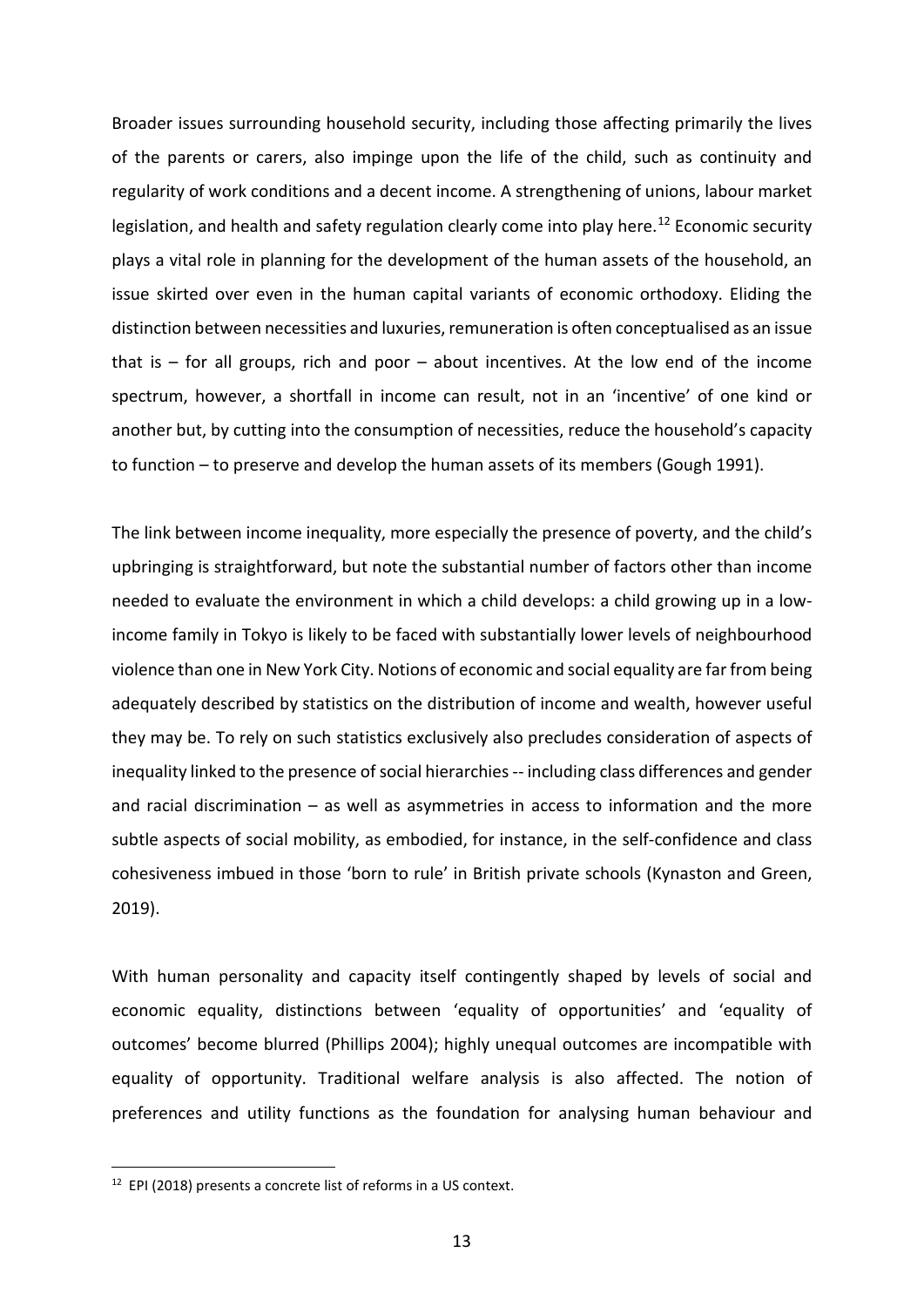welfare can no longer be justified on the basis of the scientific principle of simplicity (if care is not taken, one can slit one's throat with Occam's Razor). Thus, when considering 'theories of justice', the main consideration, we are told, is whether the distribution of income in society is 'fair' (Rawls, 1999). But once the child, rather than the adult, enters as a representative human being, the distribution of resources in society impinges upon the formation of the human personality itself. Equality ceases to be a parameter easily summarised in simple statistics and instead embodies the very context in which a human personality and its intellectual and behavioural repertoire are formed (Auerbach 2016, Chapter 10).

#### *c. Democracy*.

Under capitalism the workplace is governed by a work relation that contains the 'capitalist as chief, and work-people without a voice in the management' (Mill, 1870). The principle of democracy in the socialist tradition, by contrast, evokes a notion of popular control that moves beyond periodic voting to various aspects of daily life, and most especially to democratic control in the workplace. Cooperative enterprises to replace capitalist ones have had only limited success in advancing democratic control, however. In no economy have they become predominant, and while important instances of cooperative and team-organised activities in manufacturing and services have existed and sometimes flourished, they have done so primarily by adhering to norms set by capitalist-dominated markets (Alperovitz 2013).

Even if the external workings of a cooperative enterprise may be largely dictated by marketbased norms, the enhancement of democratic control in the day-by-day workings of the enterprise is worth pursuing. But worker control of an enterprise is not achieved by an act of legislation on the path to socialism  $-$  it is part of a reconfiguration of human relations both within the enterprise, and external to it. Human development is an essential part of this process. The need to provide every individual with the preparation from the earliest years to function as a free citizen – to exercise control, individually and collectively, at the workplace and in society, is particularly relevant for women, minorities, and individuals from lower income and deprived groups, if ordained rights are not to be merely *pro forma*.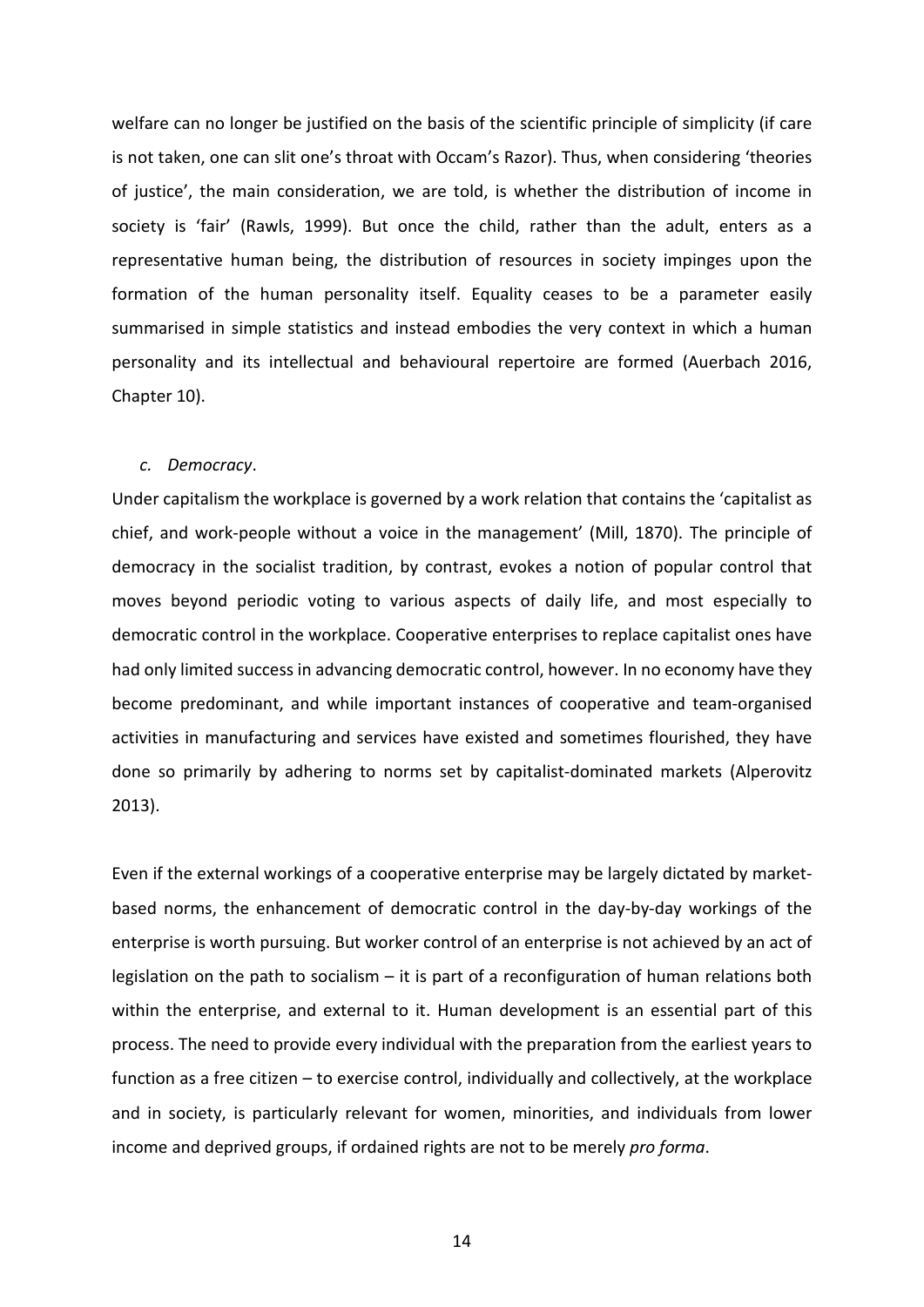A prominent academic literature depicts the firm as a voluntary interaction of a team. The central agent (the capitalist) typically hires workers to perform tasks, but it might just as well have been the other way around - workers could have hired a capitalist, whose specialised skills would facilitate team production: '[In] the classical firm… the central agent is called the firm's owner and the employer. No authoritarian control is involved. The contractual structure arises as a means of enhancing efficient organization of team production' (Alchian and Demsetz 1972). Let us, for the sake of argument, put to one side the fanciful notion that ownership *qua* ownership is of no consequence and that workers, acting collectively, could well have, in this world of a perfect capital market, hired a capitalist as manager to run the enterprise. What remains is the valid point that, even putting to one side Marxian notions of capitalist exploitation on the basis of ownership, an individual, whether dubbed agent or manager, may gain an exceptional level of remuneration and the ability to exercise disproportionate influence over the mass of workers due to his or her possession of specialised skills.

An historical illustration may be useful. In the process of forced collectivisation of agriculture in the USSR in the late 1920s, the key slogan from the state was the 'liquidation of the kulaks (rich peasants) as a class'. And yet decades later, Soviet authorities continued to evince unease about the pervasive influence in the collective farms of these very same kulaks. Their possession of technical and managerial skills, as well as the social networks necessary for the procurement of inputs (seed, etc.) for farm production and, perhaps, the presence of a residual level of deference from the poorer peasants, dictated that the tendency for these former kulaks to emerge as, at very least, *de facto* collective farm leaders. Even murderous exertion from the state, it seems was not sufficient to dismember the class hierarchies present in agricultural production (Fitzpatrick 1994). It is for this reason that we emphasise that even highly desirable interventions that promote democratisation of the workplace (Devine, 2010) must be complemented by a 'cultural revolution' that minimises any gap in skills between management and worker and enhances the capacity for self-rule on the part of the latter.

Capitalists find it more difficult to exercise control in situations in which their managerial advantages are minimised, so that, historically, labour unions of skilled workers across many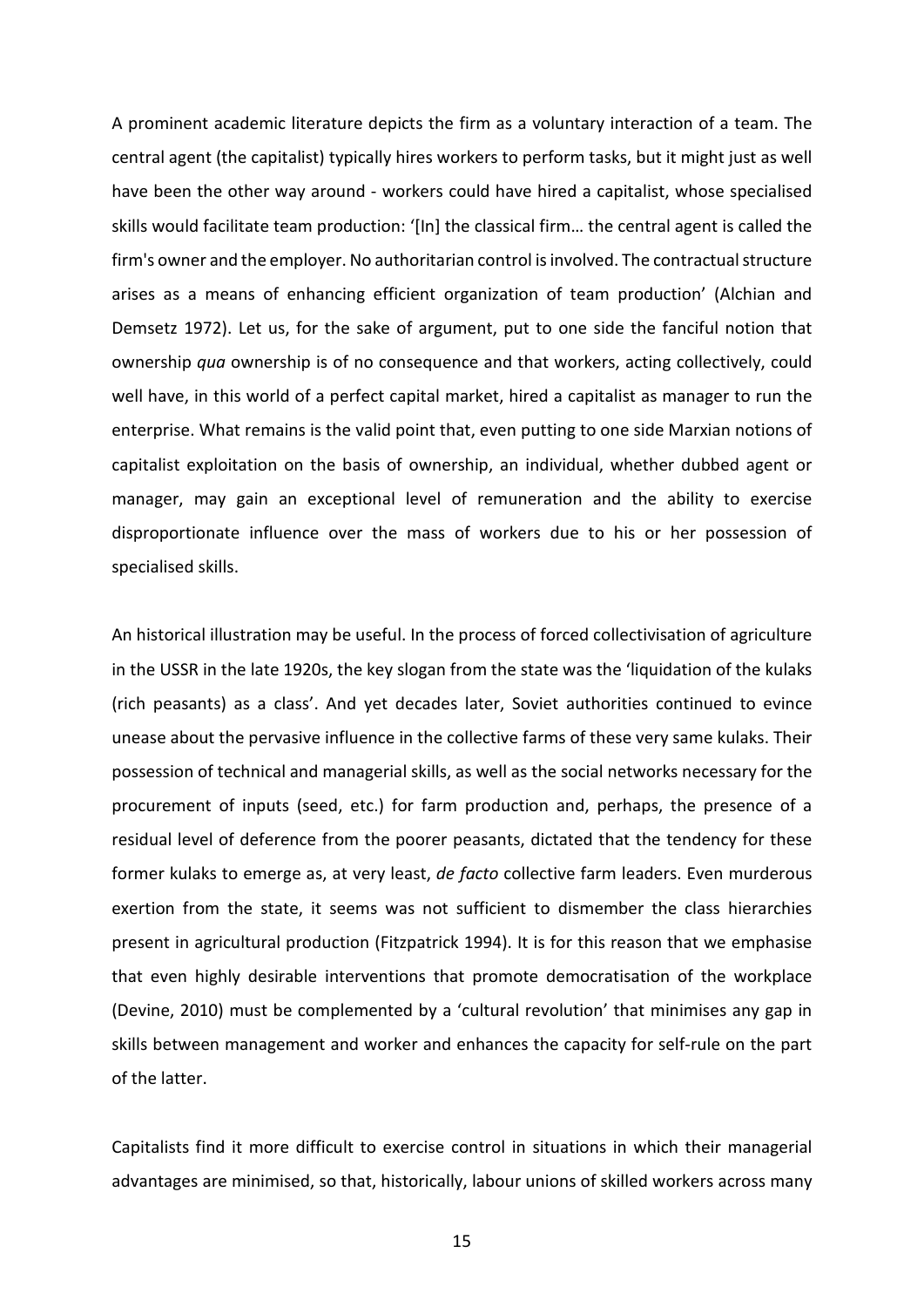countries, most especially in sectors such as shipbuilding with a high degree of selforganisation, posed the greatest challenges to capitalist dominance. Within the enterprise, the presence of high skills in the workforce can facilitate the assimilation of information about the functioning of the enterprise and its monitoring; it can even make the presence of management look redundant. And capitalists have often made strenuous efforts to reorganise the work process to thwart the continuance and development of forms of worker self-organisation (Braverman 1988).

The *de jure* power of labour becomes important, however, in this contestation between labour and capital. In Germany, even the feeble levels of influence given to organised labour in corporate decision-making in the process of co-determination have led to a situation in which Germany's employment ministry (under a Christian Democratic government) has banned its managers from calling or emailing staff out of hours – a development unthinkable in the US under any political administration. [13](#page-16-0) The forms of worker representation in corporate decision-making have had limited overall impact but, as illustrated here in the case of Germany, can yield some promising developments on, at very least the peripheral aspects of working life.<sup>[14](#page-16-1)</sup>

The power of the working class vis-à-vis capital is most importantly dictated by the level of labour union organisation, in which *de jure* legitimation and constraints play a key role; the dramatic decline of unionisation in the US can be explained in large part by legal changes that undercut the ability of workers to organize and bargain (Rhinehart et al. 2020). In this regard, it is definitive that the Samuel Gompers strategy for US labour unions at the beginning of the twentieth century – that they should pursue purely economic goals at the level of the individual union and abjure broad political strategies and involvement – was, in the longer term, an abject failure, the post-Second World War period seeing a precipitous decline in the gains made by unions in the New Deal period, much of this brought about, or at least

<span id="page-16-0"></span> $13$  The ministry 'is following the lead of major German companies such as automaker Volkswagen and Deutsche Telekom' with 'official guidelines stating that no staff should be penalized for turning off their cellphone or failing to pick up messages after working hours "to prevent self-exploitation"' (Reason, 2013). A brief description of the German system of co-determination can be found at Deutschland.de (2013)

<span id="page-16-1"></span><sup>&</sup>lt;sup>14</sup> Labour unions pushed more radical proposals for economic democracy in the Nordic countries in the 1970s but were met by fierce resistance; in Denmark the labour movement had largely abandoned these plans by the mid-1980s.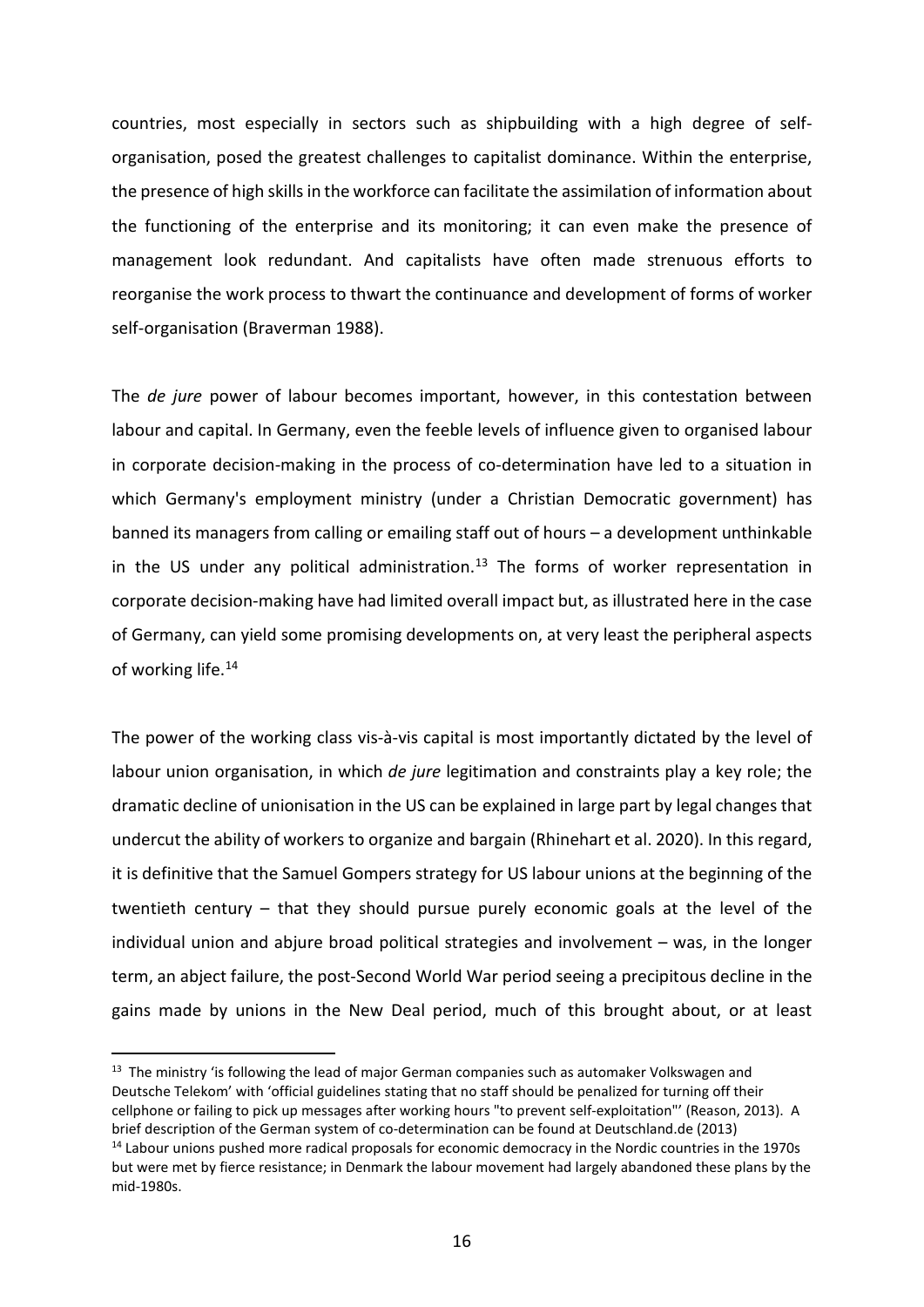accelerated by anti-union legislation. The US is now the bellwether for a link between income inequality and labour union weakness (Jaumotte and Buitron 2015) and registers hours worked per year at a level that is, astoundingly, 26 per cent greater than an average of Denmark, Norway, Germany, Netherlands and Sweden (OECD 2019). It is not only, however, in these concrete economic outcomes that we observe the failed Samuel Gompers strategy. Such an approach, besides negating the important, and inevitable role of labour unions in politics and public policy (Ahlquist 2017) fails as well in neglecting the important role of unions, one well-established already in the nineteenth century, of serving as a source of information and perspectives that is independent, and apart from, the corporate owned and dominated sources of mass culture (Macdonald 2019).

A dearth of reliable information in the public sphere can be a major obstacle to democracy, both at the firm level and at the level of society as a whole. Basic facts about, for instance, the distribution of economic rewards in society are often buried in a miasma of misinformation and confusion. Governments often attempt to repress information that might be embarrassing if publicly disclosed, but in the absence of tenuous national security justifications, such suppression is seen as blatantly self-serving. By contrast, a rich Lockean philosophical heritage has linked the existence of private property to liberty and a concomitant repression of information from the public domain, which has encouraged a culture in which the 'default setting' is the repression of information, even in the case of a large corporation. Other approaches are, however, possible. Following up on a tradition emerging since the 19<sup>th</sup> century, all Norwegian tax records since 2001 have become easily accessible online, a fact that has had interesting and curious cultural side-effects, (Perez-Truglia, 2020) but whose longer term political and social ramifications - and possibilities - are barely discernible

**I**t would be no less desirable to match the transparency manifest by public disclosure on levels of income and wealth of individuals with the institution of a similar level of disclosure concerning the manner in which business enterprises function, including the procedures they use for the making of business decisions and for the setting of remuneration standards. Such changes would be of both symbolic and substantive significance. At a symbolic level, high levels of public scrutiny for enterprises, especially larger ones, would challenge the Lockean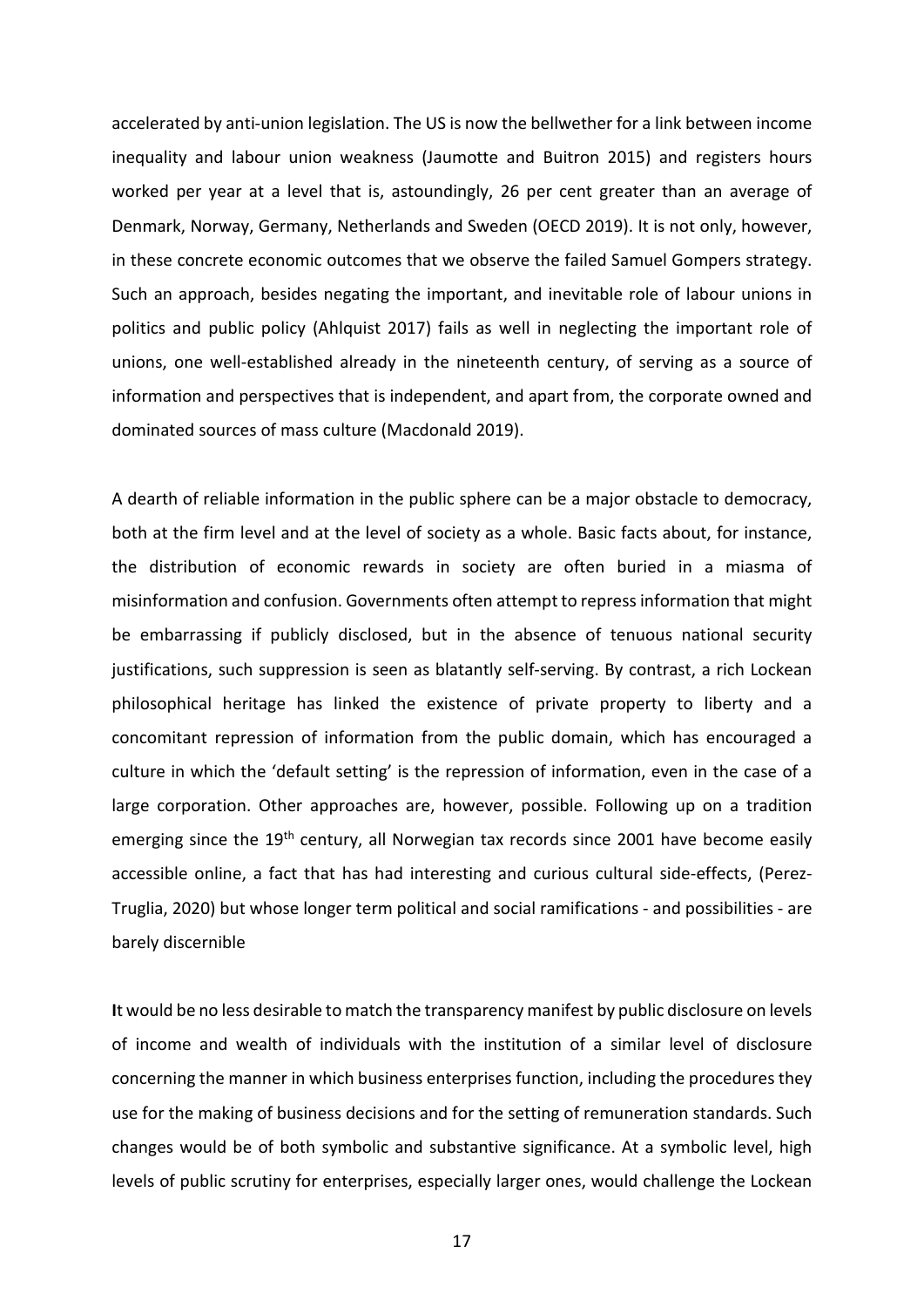notion that, for instance, an enterprise decision to shift its production overseas is a matter of the disposition of private property, and no more a question for public inquiry than how an individual re-arranges the furniture in her dwelling.

Developments of this kind that impinge upon the inviolability of private property would not be unprecedented. Governmental restriction on the freedom of, especially, large enterprises to do what they please emerged in the US in the late 19<sup>th</sup> century with the passage of the first antitrust legislation and laws enforcing food and drug purity; enterprises that sell shares to the public found themselves progressively subject to enforced public disclosure of basic accounting information over the twentieth century. Enterprises had often withheld such information, claiming that material of value would be revealed to competitors, but legally enforced universal (within a nation) disclosure largely neutralised this excuse. The adaptation of legally enforced disclosure came about because the owners of enterprise shares – a small group in society of wealthy individuals – were often favourably disposed to this form of regulation, hoping it would function as a mechanism for the monitoring of the managers who directed large enterprises with increasing independence from shareholders. Few of these regulatory developments concerning public disclosure of accounting information, however, were of any benefit to the other stakeholders in the enterprise – its workers, customers and suppliers. The promotion of a legislative framework that puts a spotlight on the public's right to know how the activities and decision-making procedures of enterprises are carried out would be complementary to an extension of labour union power and the worker representation on the corporate boards. Having the details of the functioning of the enterprise open to public scrutiny, including details of working conditions, would be a prerequisite to asking fundamental questions about its public role and public responsibilities.

In dealing with democracy, this last on the list of Radical Enlightenment constituents of socialism, we have focused on democratic control of the place of work as an aspect that is typically thrust to one side in conventional discussions of democracy. Workplace democracy at the enterprise level does not simply scale up at the societal level, even if we consider only economic decisions like production, work organisation, and pay. An enterprise controlled democratically by its workers still has to exist in a social context, in a relationship to the economy as a whole.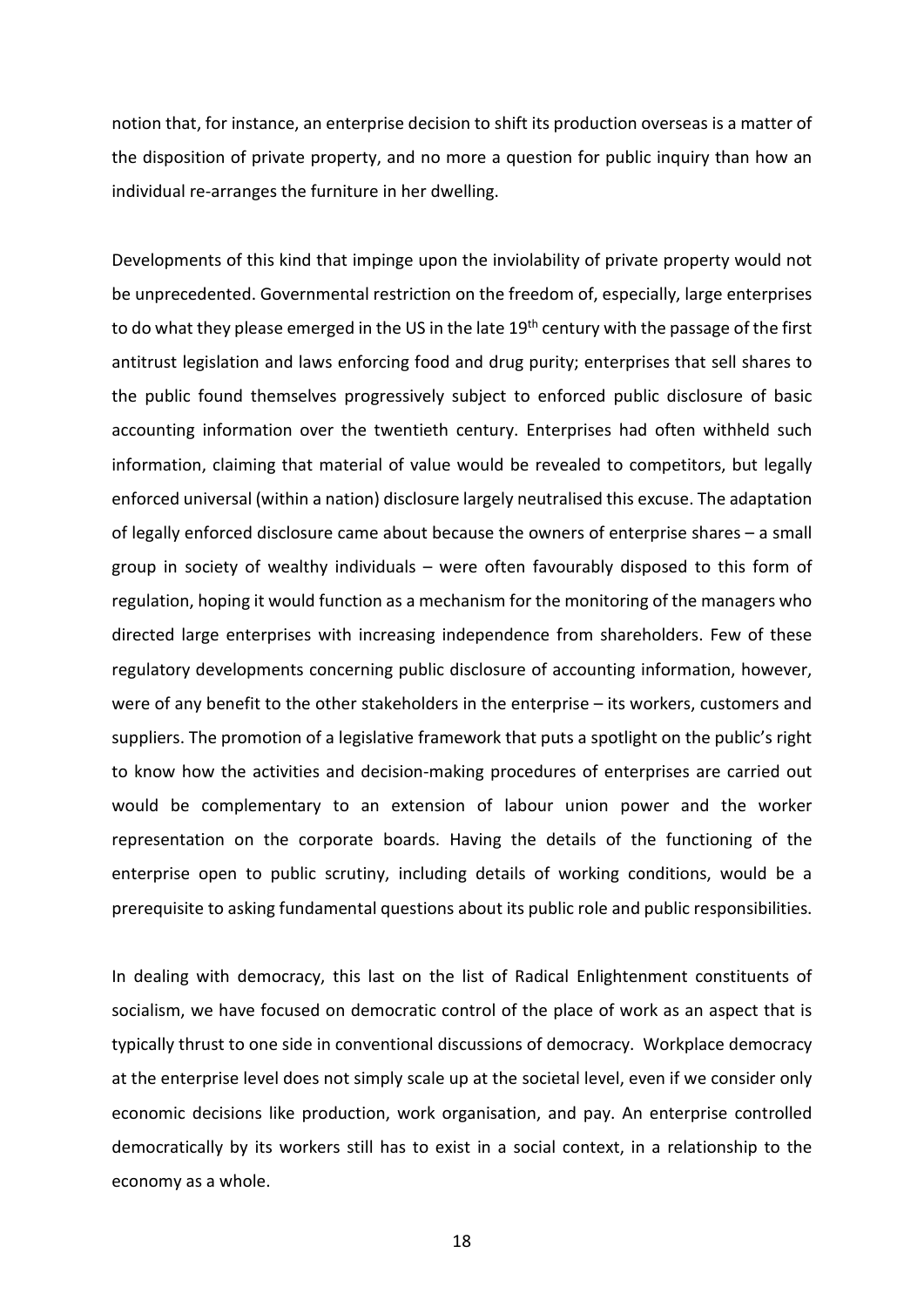One aspect concerns the distribution of income. Democratic decisions at the firm level do not address inequality across firms, and economy-wide distributional conflicts will not magically disappear with the first socialist reforms. Individual cooperative enterprises could easily find themselves in a 'war against all', with some benefiting from the ability to exploit monopoly or differential rent advantage. A particular concern in recent times has been the role of corporate giants as gatekeepers of information and the pernicious influence of social media and Big Money in the decimation of democratic processes, a development most striking in the US, but manifest elsewhere. Tackling these problems represents an urgent challenge for any progressive movement, and socialists weaned on the prospects for a centrally-planned economy may have to re-learn lessons from the twentieth century concerning antimonopolies policies and the control of Big Money in politics (Teachout 2020). But questions surrounding the regulation of enterprise performance from a societal perspective will continue to obtrude, even in a world of cooperative enterprises and widespread workplace democracy. Economy-wide post-tax inequality will be affected by the structure of taxation and public spending; progressive income, wealth and estate taxes and a strong social safety net are obvious examples on the tax/transfer side, while public spending on childcare and education exemplifies the spending side. Pre-tax incomes can be influenced by regulation of goods and labour markets. Strong labour unions can help manufacture consensus on what constitutes a fair wage structure, as exemplified by 'solidaristic wage policies' that compress income disparities (Schulten, 2002).<sup>[15](#page-19-0)</sup>

The limitations of workplace democracy as the locus of decision making on production and pay shows up in other areas. Democratic firms, like their traditional counterparts, have no incentive (and often insufficient information) to consider externalities. The emerging ecological crises, the most pressing of which is concerned with global heating, is the obvious example. Centrally imposed regulation as well as Pigouvian taxes and subsidies are needed to address these externalities. Carbon taxes, for instance, can speed up a green transition, and congestion charges can alleviate urban congestion and improve air quality. These

<span id="page-19-0"></span><sup>&</sup>lt;sup>15</sup> Centralised unions have also acted as a moderating influence on nominal wage demands and inflation. They often recognise that raising all nominal wages may generate a significant rise in consumer prices with little or no improvement in real wages (Calmfors and Driffill, 1988)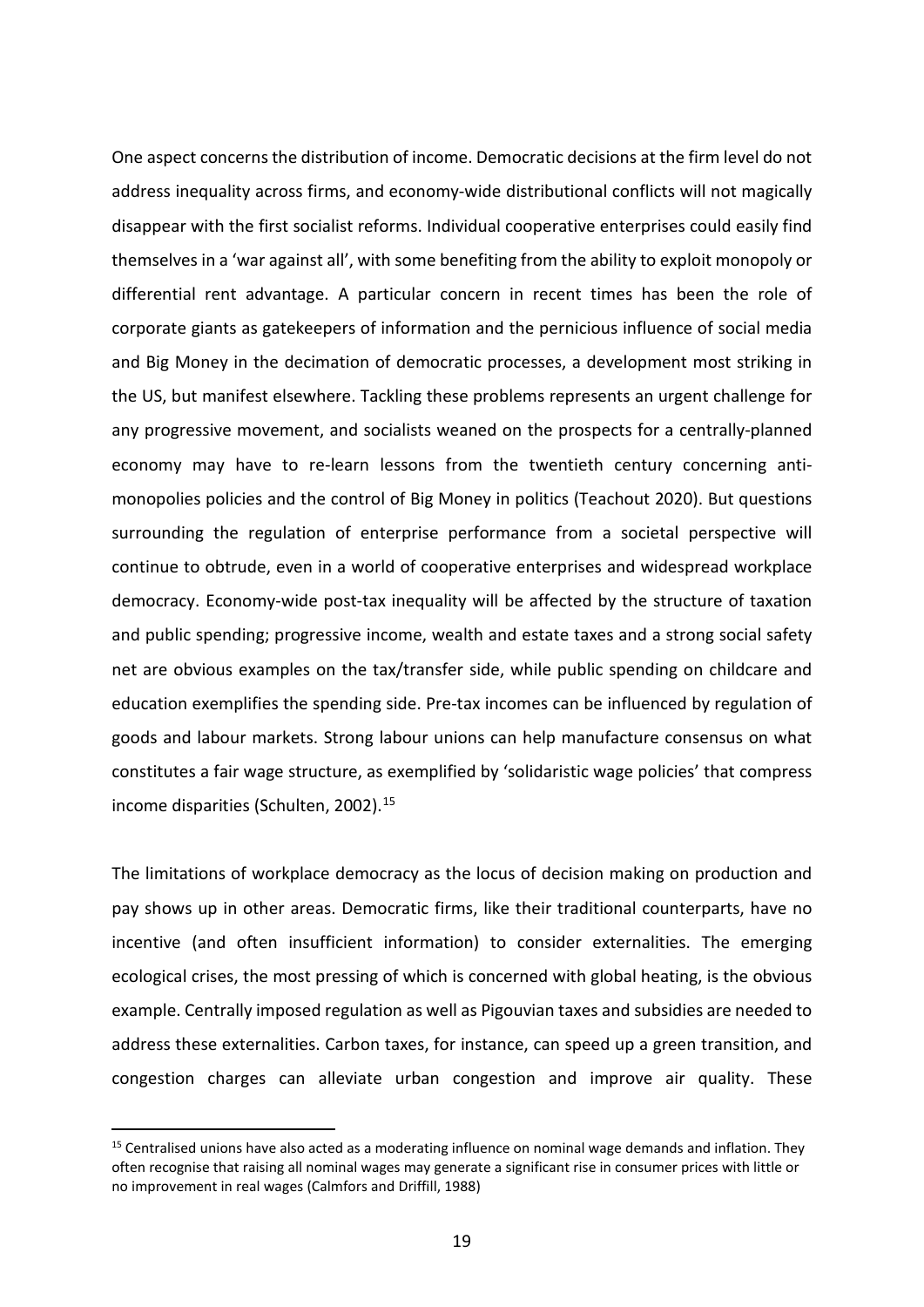interventions typically have distributional effects, and it is encouraging to note that the Green New Deal in the US and policy proposals from Green parties across the world have increasingly taken these distributional effects seriously, a major achievement in the context of the origins of the ecological movement in elite groupings and self-righteous rhetoric (Carey, 1992).

Policy choices, finally, must be made with respect the role of finance and the financial sector. Once a central planning approach based upon the TPP is dismissed, the convenient left-wing stance suggesting that finance is an inherently predatory activity does not solve the question of how investment funds are to be allocated. One element of reform will be a new culture of the free dispersion of information, permitting the public to make inquiries on how decisions are made concerning the allocation of financial resources. In such an information-rich environment, market-based financial allocation (stock and bond markets, etc.) may no longer offer advantages to society of a broader dispersion of information compared with financial institutions, so that the lethal destabilising effects of financial markets at the macroeconomic level can be mitigated by reducing their prominence in economic allocation. Transparency has, in fact, been moving in a retrograde direction in the US in the past several decades, with a permissive attitude to antitrust and the emergence of giant financial entities that serve their own needs and those of their owners, under the dubious presumption that some invisible hand aligns their actions with the public good.<sup>[16](#page-20-0)</sup> But transparency clearly is not sufficient. Other reforms will be likely to involve breaking up financial giants, enhanced regulation of financial practices and institutions, and Tobin taxes. Public financial entities could also be created (possibly through nationalisation) to finance priority areas in which externalities make private investment socially desirable but unprofitable at market rates of interest. Investments with strong environmental benefits represent obvious examples, but externalities affect multiple aspects of human development, and a human-based approach to finance will put a higher weight on policies that promote a stable economic environment and economic security to households, even at the cost of a superficial economic dynamism.

<span id="page-20-0"></span><sup>&</sup>lt;sup>16</sup> In the US especially, such has been the revolving door between regulators of the financial sector and those involved in its governance that, perhaps even in the context of some imagined nationalisation of leading financial institutions, there are few individuals left to direct these entities who might possess the experience and institutional knowledge needed to re-orient the financial sector in the direction of projects with a public purpose. A reconstitution of a culture of public service among individuals engaged in regulating the financial sector may be a prerequisite to it functioning in a manner conducive to human needs.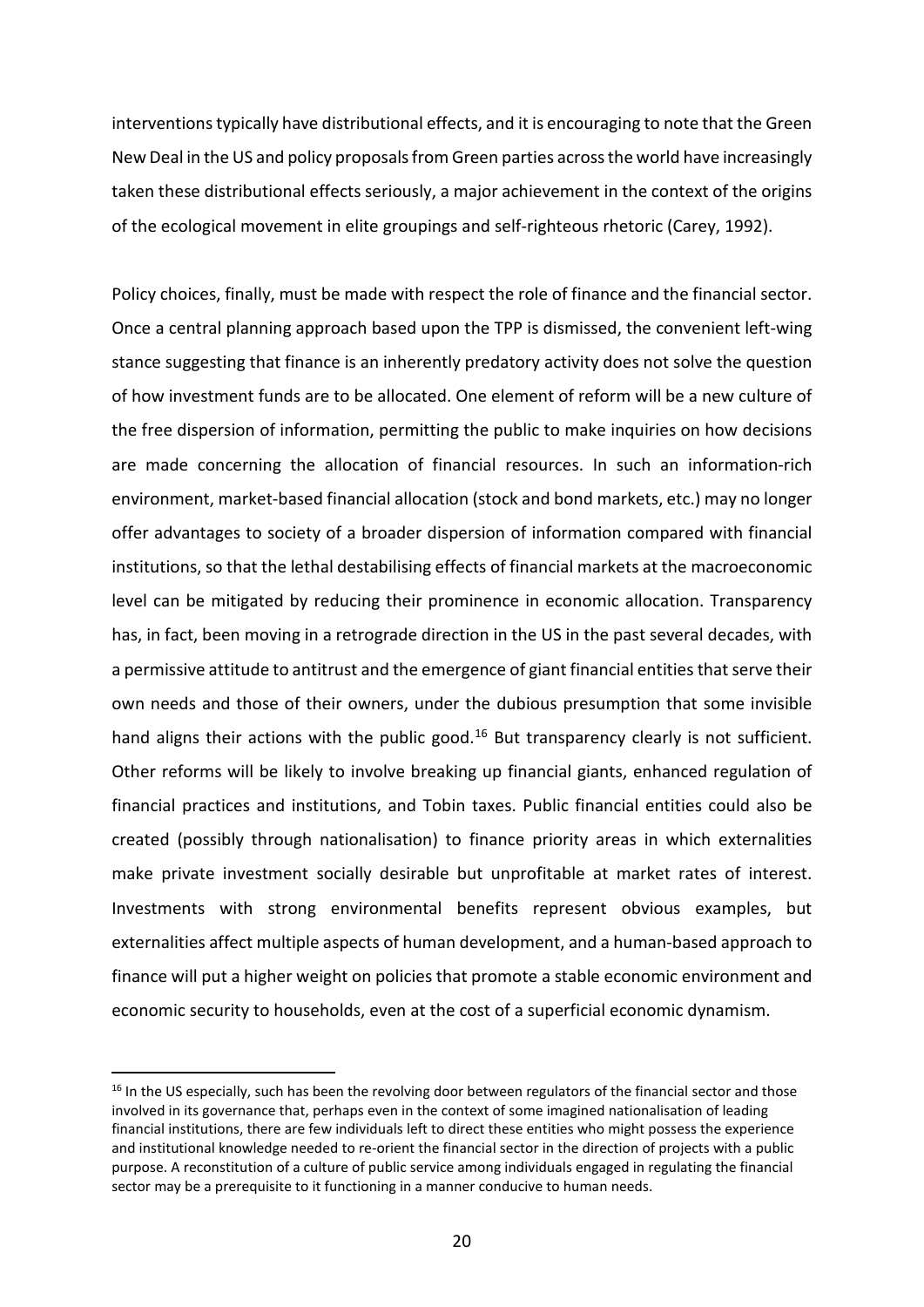#### **4. Macroeconomic policy**

Having rejected the TPP approach and left significant space for decentralised decision making, a mechanism for macroeconomic stabilisation must be found. The maintenance of full employment falls to some form of Keynesian policy – a set of instruments unavailable to socialists in the  $19<sup>th</sup>$  and early  $20<sup>th</sup>$  centuries.

Business cycles are dampened by automatic fiscal stabilizers, and these are inevitably strengthened by an enhanced role of government in key investment decisions as well as by improvements in the social safety net. Formalized employer-of-last-resort programmes can play a role as automatic stabilisers as well, but a combination of generous unemployment benefits and active labour market policies may be preferable; in fact, the lines between employer of last resort programmes and active labour market policies become blurred if the active policies include government provided or subsidised jobs, as is the case in some countries.[17](#page-21-0) Discretionary policy can and should be used to complement the automatic stabilisers.

In principle, a socialist economy could also face 'structural aggregate demand problems' or 'secular stagnation'. An economy with a low growth rate of potential output – low population growth and low rates of technical change – does not need to expand its capital stock at a fast rate. Investment will tend to be low, and the economy faces a structural aggregate demand problem if the private saving rate is high. The Japanese economy after 1990 is emblematic of this scenario (Nakatani and Skott 2007). Sustained fiscal stimulus can be used address this problem and maintain full employment.<sup>[18](#page-21-1)</sup> The interventions can be structured to stimulate consumption or, alternatively to create incentives for reduced working hours – extended parental leave, improved early retirement options or increases in paid vacation, for instance.

<span id="page-21-0"></span><sup>&</sup>lt;sup>17</sup> Wray (2011) are among the advocates of employer of last resort, while Sawyer (2003) and Palley (2020) present critiques. Heinesen et al. (2013) provide a brief description of active labour market polices in Denmark and estimate their effects for immigrants receiving social assistance. See Card et al. (2010) for a meta-analysis of active labour market policies.

<span id="page-21-1"></span><sup>&</sup>lt;sup>18</sup> Abba Lerner (1943) laid out the basic argument for what he labeled functional finance, that is, the use of fiscal and monetary policy to maintain full employment and a desirable level of investment; Ryoo and Skott (2013 and Skott (2016) discuss dynamic implications for public debt and the sustainability of the policy.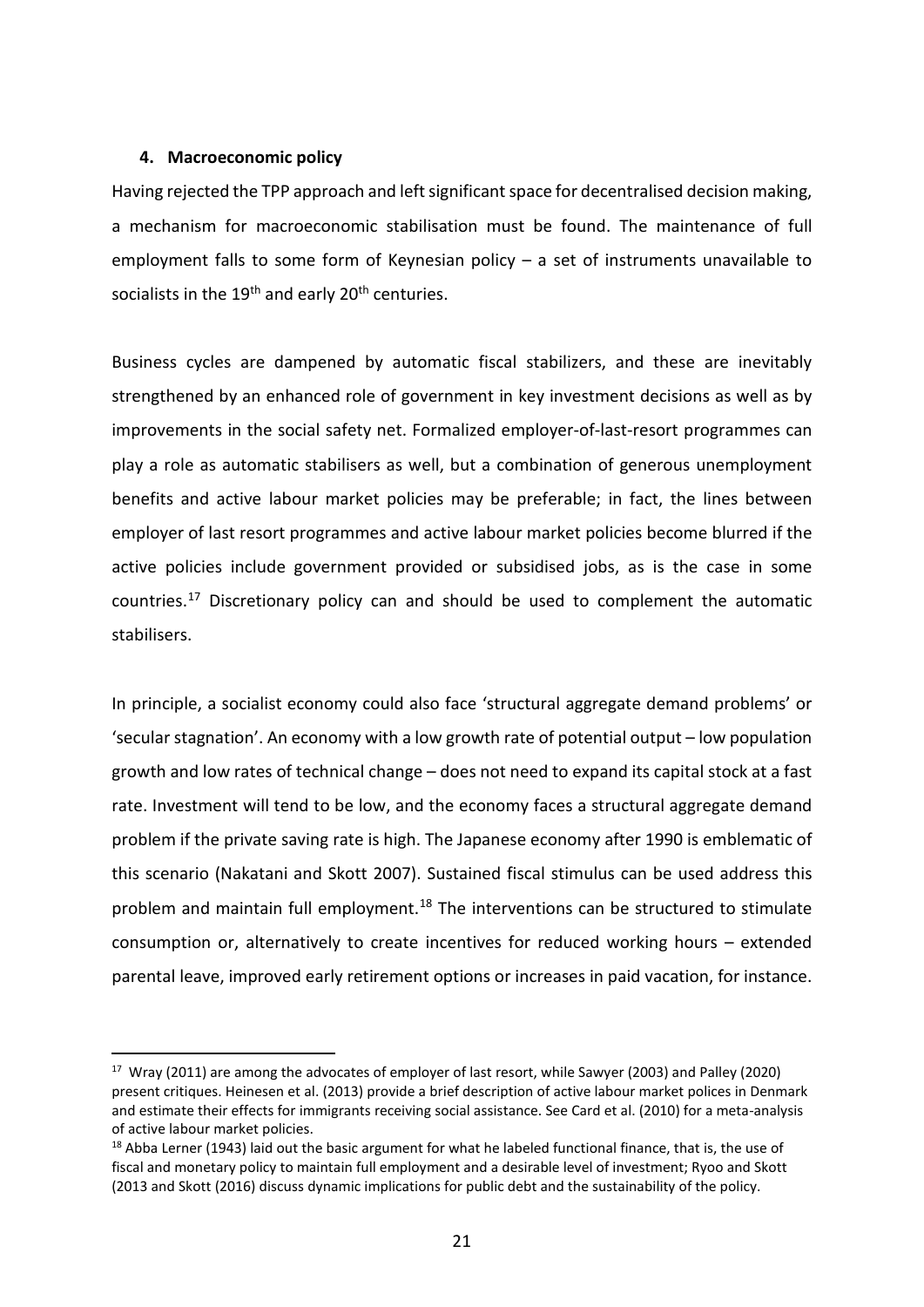Issues of aggregate demand have figured prominently in heterodox macroeconomics, and it may be useful to relate our sketch of the role of macroeconomic policy to two strands of the literature. One strand has promoted 'wage-led growth' (e.g. Lavoie and Stockhammer 2013), arguing that an increase in the wage share would raise the rate of economic growth in most economies. Notions of wage-led growth have obvious political appeal. A convergence between progressive policies on income inequality and macroeconomic expansion implies that redistributive policies become desirable from the perspective of the most widely used criterion for good performance. But the issue of the true target of policy – is it GDP growth or a more egalitarian society? – becomes muddled in the process.

Clarity and precision concerning the targets to be pursued are vital: strategies of egalitarian human development compared with rapid economic growth – even if positively correlated – will not be identical and may dictate different, or even opposing, specific policies. Historically, for instance, car production has contributed to economic success as measured by GDP. From a human-based perspective, what we are largely consuming is not the physical object – the car – but the ability, for instance, to move through a city quickly. Yet, for many decades, journey times have not been falling (to understate the case) as car production and consumption have increased. We have examples, however, of how congestion charges and more thoughtful organisation of cities can complement improved public transport. Measured GDP may not increase, and could even fall, but the result can be faster journeys, less pressure on resource use and improved air quality. Urban planning with networks of bicycle paths and walkways as well as safe local public parks, playgrounds and sports facilities lower levels of childhood inequality and also increase children's ability to move about independently rather than depend on adults, most especially in contexts where the lowering of living density to accommodate cars is mitigated.

It would still be a cause for concern if a socialist agenda had large and unforeseen effects on economic growth as conventionally measured, if only in a polemical context. But the literature on wage-led growth focuses narrowly on aggregate demand, and the pure demand effects of changes in distribution are largely irrelevant -- not because income distribution does not influence aggregate demand or because aggregate demand cannot affect economic growth, but because there are other ways to influence aggregate demand. If a more equal distribution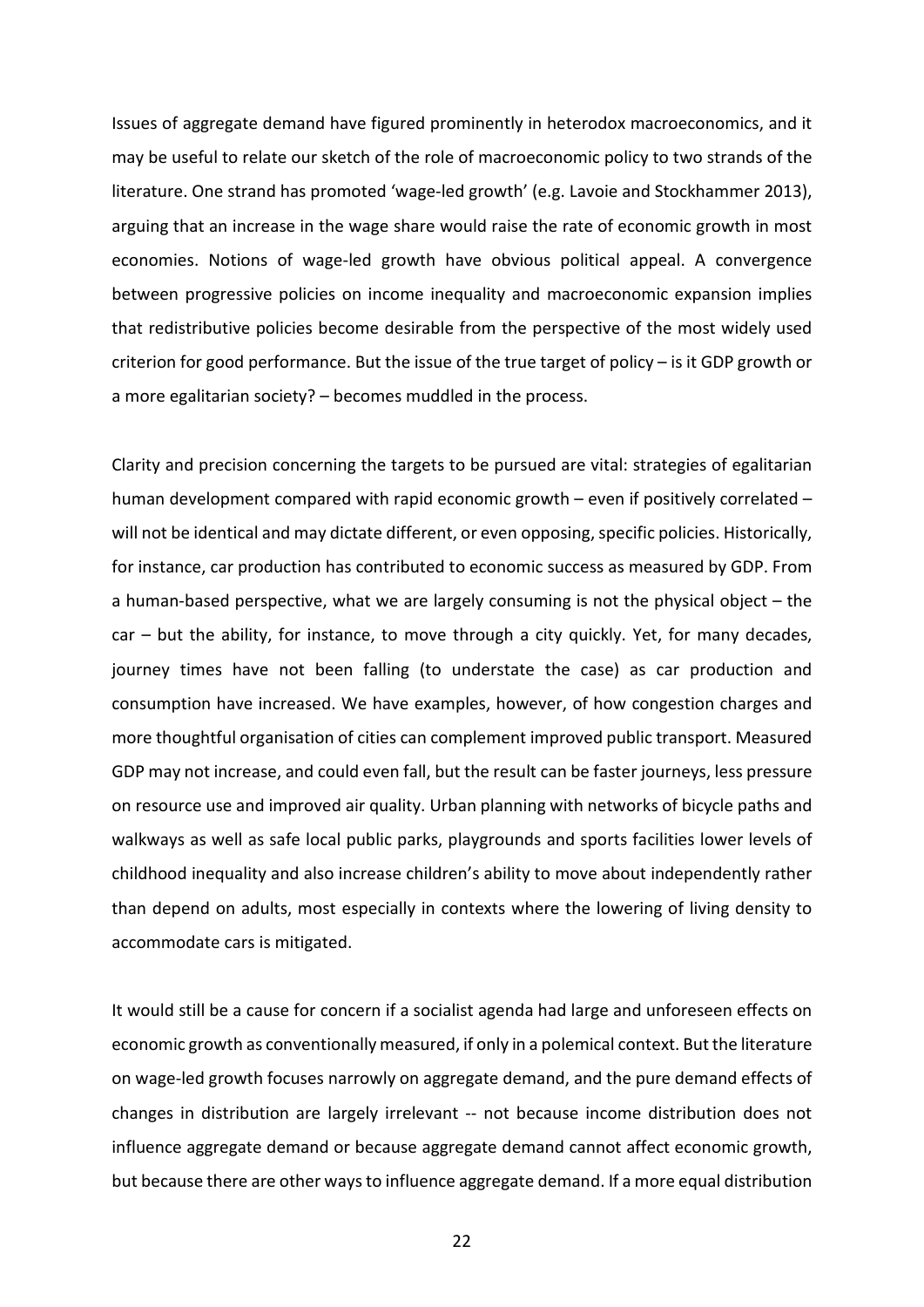of income were to reduce aggregate demand, then surely this particular problem should not be seen as a substantial impediment to egalitarian policies. The demand effects of redistribution, whether positive or negative, can be offset by adjustments to aggregate demand policy, as argued above (see Appendix A for a simple formalisation of the argument). In short, a socialist agenda that involves progressive redistribution could have adverse effects on economic growth through other channels (we return to this issue in the next section), but the potential effects on aggregate demand are of little or no importance.<sup>[19](#page-23-0)</sup>

Another strand of contemporary heterodox economic writing, Modern Monetary Theory (MMT), is not inherently left wing but has become popular in left-wing circles frustrated by political obstacles to greater governmental expenditure on social programmes. In its most extreme versions, it suggests that all socially desirable programmes can be done as a 'free lunch'. Kelton (2019), for instance, recommends that 'we simply invest in programs to benefit the non-rich (student-debt forgiveness, free child care and so on) without treating the rich as our piggy bank' since this option 'is clearly better for both groups'. In a similar vein, Tcherneva (2019) argues that the left can 'render the wealthy obsolete — as in, we will stop pretending that we need them to pay for the good society. In a world with a sovereign currency and modern monetary and fiscal institutions, we never really did, and we sure don't now. And the public needs to know it. That's the MMT message.' By suggesting that taxes on the rich may be needed, lefties, she suggests, are 'tethered to the wealthy by an imaginary umbilical cord', holding their 'progressive agenda hostage' to their oppressors. This argument assigns no significance *per se* to the distribution of income and its influence on power relations but leaving aside this issue, any ambitious programme to tackle the disadvantages that confront children from low- and middle-income households is likely to come up against supply-side constraints, even in affluent societies. The constraints are tightened by the need to address urgent environmental problems, including climate change. The neglect or dismissal of supplyside constraints becomes especially dangerous in developing economies. These economies face capital and balance of payments constraints (rather than labour constraints), and it is an illusion to believe that sustainable improvements for low-income groups can be achieved in these economies without sacrificing investment and long-run growth unless there is a

<span id="page-23-0"></span> $19$  Skott (2017) discusses this and other weaknesses of the wage-led growth literature.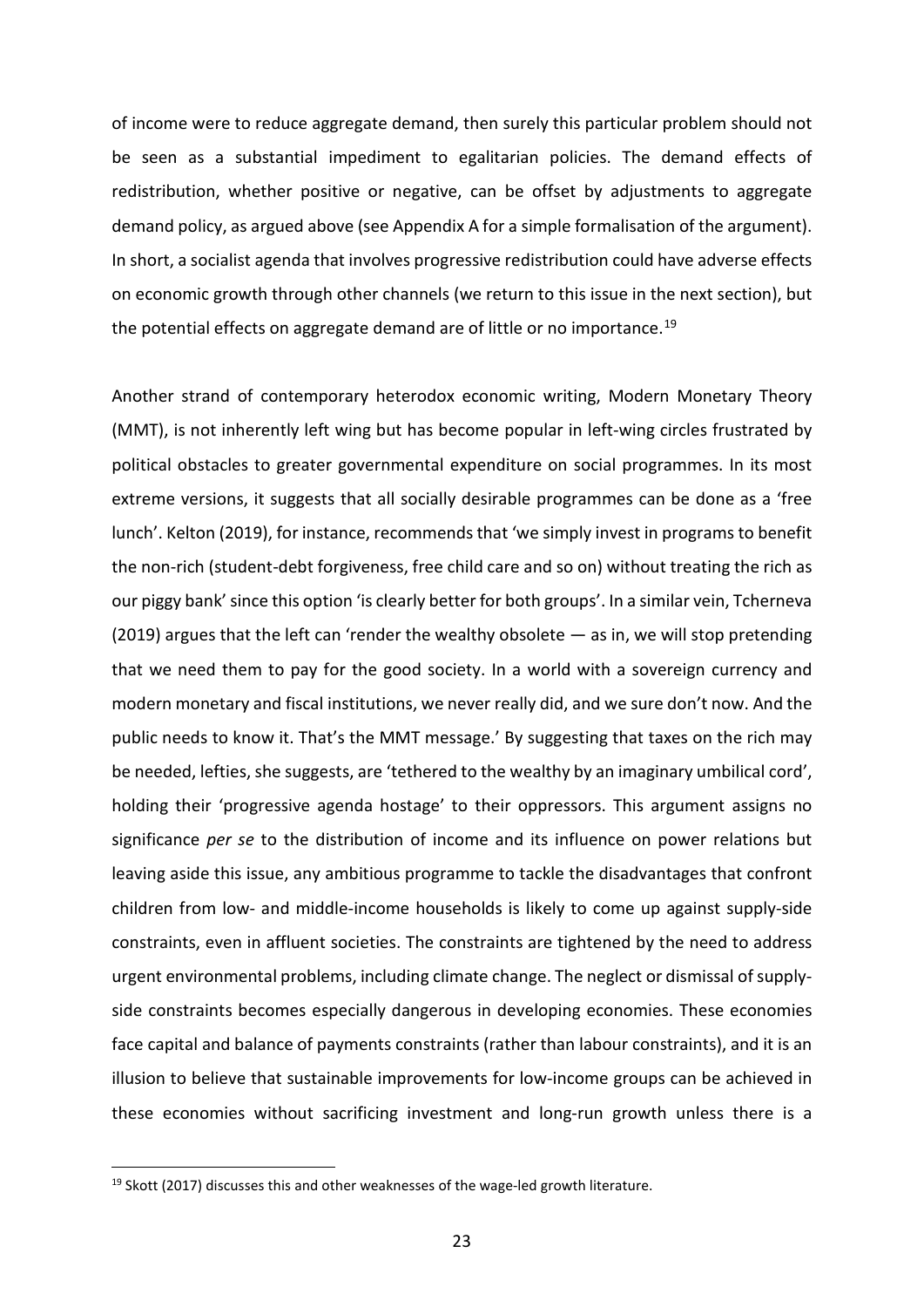significant curtailment of luxury consumption by the rich (Aboobaker and Ugurlu 2020, Skott 2021, Martins and Skott 2021).

Both MMT and the wage-led growth literature ignore or strongly play down supply-side constraints and focus on aggregate demand. But whereas the wage-led growth literature ignores the fact that aggregate demand problems can be addressed using economic policy, MMT denies the relevance of the distributional struggle and promotes exaggerated beliefs in the ability of government to satisfy all needs and desires.

#### **5. Has socialism already won (intellectually)?**

The technological and organisational constraints on the realisation of the nineteenth century vision of a socialist future have been relaxed greatly. But an even stronger statement is possible. The socialist alternative unifies its various aspects around the human-centred Radical Enlightenment principles outlined above, and a focus on human development is in the present-day not only viable, but one that goes 'with the grain' of economic evolution.

It is straightforward to suggest that, at the level of well-being, the case is closed: whether looking at 'hard', objective indices surrounding longevity and health, or more subjective ones concerning trust, conflict and general happiness, the great successes are the social democratic nations that have taken on aspects of the Radical Enlightenment programme (ONS, 2019). The US, for decades having moved in the direction of increasing inequality, has maintained its high ranking in per capita GDP, but in a whole range of other parameters from the provision of medical care to levels of educational attainment and even longevity, has functioned, in comparison to other high-income countries, at a poor or mediocre level (OECD 2020). It may also be noted that the US, touted for much of the twentieth century as the 'land of opportunity', is now ranked below most other OECD countries in calculations of levels of social mobility (Corak 2013; World Economic Forum 2020). Such a finding should be unsurprising in the context of the exceptional gaps in access to living conditions and material resources that children from different social and economic backgrounds in the US face (Save the Children 2020), underlining the absurdity of slogans advocating 'equality of opportunity' without the need to consider 'equality of outcomes'.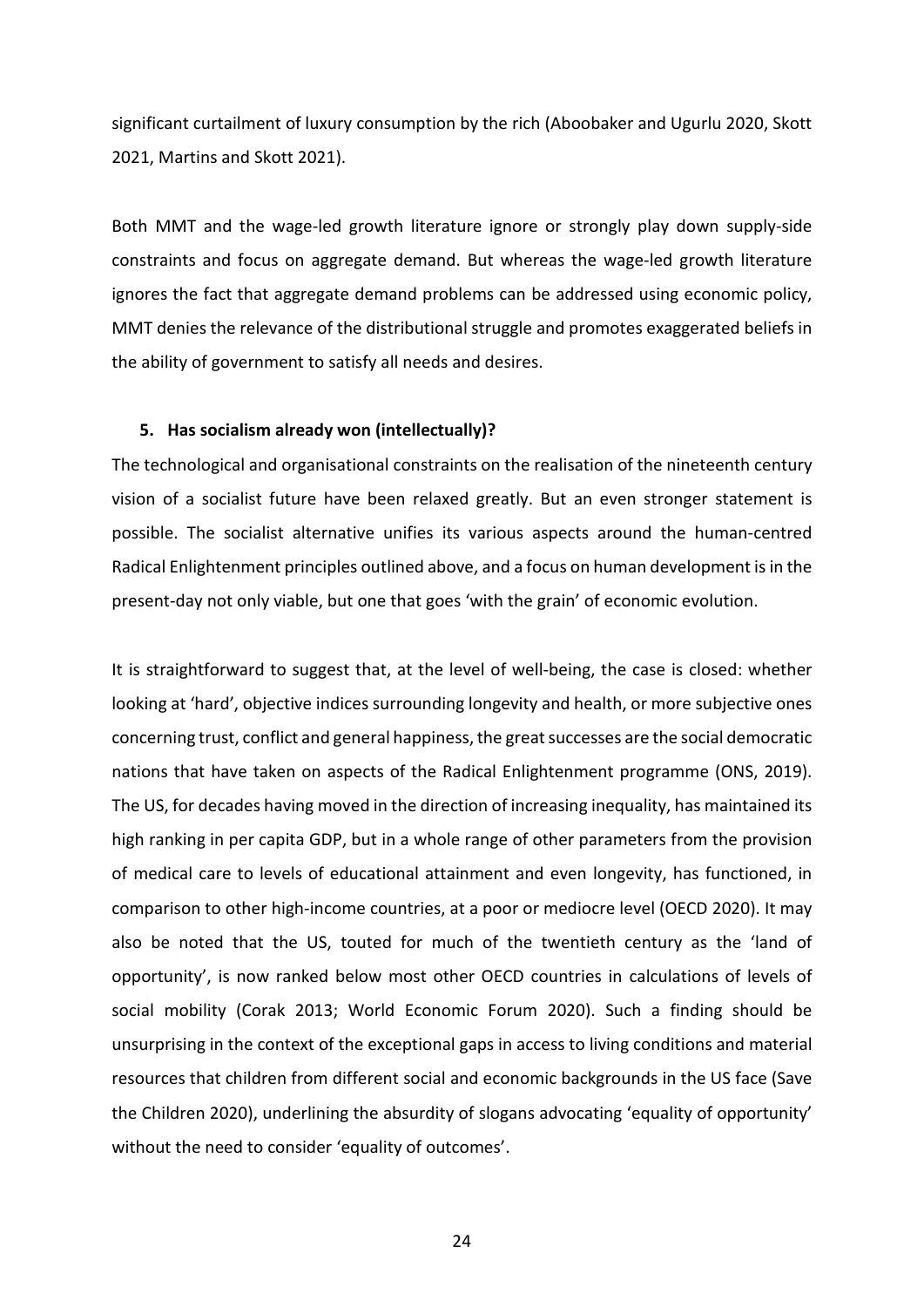Traditional criteria of economic success will not, however,soon disappear. The growth of GDP and 'economic efficiency' should not, of course, be our targets, but a socialist programme would be doomed if, for instance, policy interventions were perceived to destroy the incentives to engage in productive activity, as envisaged by right-wing commentators in the USA who have likened Denmark to failed states like Venezuela (Krugman 2018). In fact, social democracies such as the Nordic countries perform well (better than the US) in measures of median income levels and labour force participation, despite low pecuniary incentives to work (Kleven 2014; Phelps and Crabtree 2013). These outcomes may seem surprising from the perspective of neoliberal ideology and many traditional economic models. Participation rates are high, however, partly because of strong complementarities between women's participation rates and welfare state provisions like childcare and generous maternity leave. The depiction of work as necessarily associated with disutility also fails to recognize that work can be an important source of well-being, especially if jobs are secure and workers have influence on the organization of the workplace, and that unemployment is a source of misery (Wood and Burchell 2018).

Productivity also benefits from an emphasis on human development. In the perspicacious, if premature words of a contemporary of Marx, Dr Lyon Playfair: 'Raw material...is being made available to all...and industry must in future be supported, not by a competition of local advantages, but by a competition of intellects' (Playfair, 1852). In the late 19<sup>th</sup> century, doubts concerning this proposition were reinforced by the vast amounts of seemingly undifferentiated (i.e. 'unskilled') labour that continued to be used as fodder for farms and factories in all countries, rich and poor, doubts that were reinforced by the persistence, in this period, of poor countries - Sweden, Finland, Japan – that were highly literate. All of these countries, and others like them, have now emerged as rich, so that formal education is now universally viewed as the royal road to economic development (Easterlin, 1981).

Thus, components of a socialist strategy emphasised here, such as formal education, are aspects – even the clichés - of mainstream strategies for economic growth success, though mainstream versions will put less emphasis on or, more likely, will omit the roles of, equality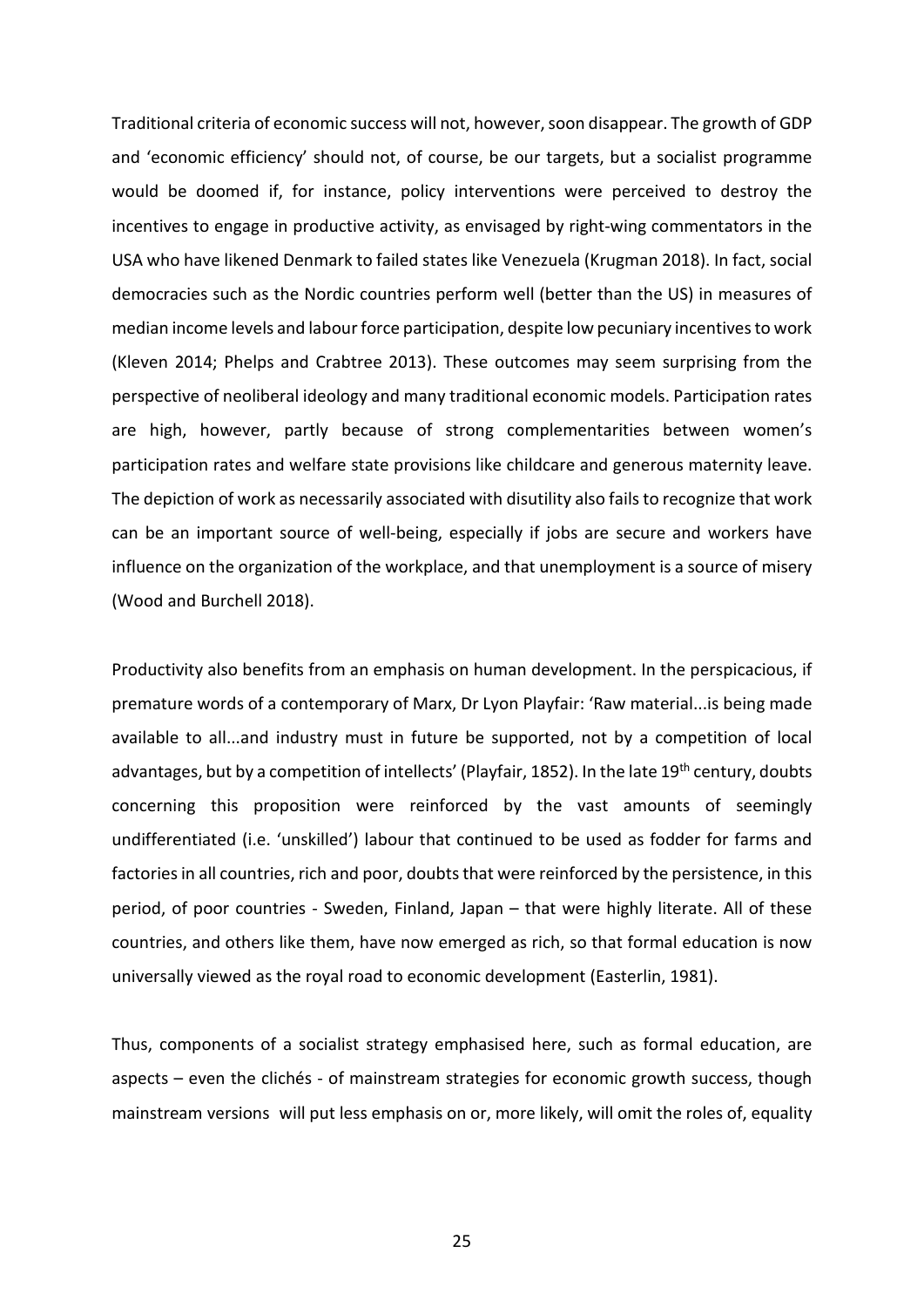and household security.<sup>[20](#page-26-0)</sup> These contemporary tendencies can give the illusion that we are already moving along a socialist path. A growth oriented educational programme, however, will be directed at the passing on of employment-related skills, rather than 'wasting time' on communicating an understanding, and a love for, the human cultural heritage, including the arts and literature, but also science, mathematics and logical discourse, as well as other aspects (e.g. a knowledge of history) necessary for citizenship and the exercise of democratic control.

Current tendencies in the direction of the weakening of laissez faire through planning and a pullback from doctrines of unfettered free trade, likewise, will not necessarily be a path to socialist liberation. Using the exemplification given above, the emergence of the revolution in electronics that took place in the US after the Second World War was almost totally dedicated to the production of weapons of death. This example points to more general issues. A focus on economic growth is likely to be complemented with a further set of false contests concerning productivity and competitiveness, as each nation considers the threat that others represent, economically and otherwise. Thus, despite the (partial) compatibility between the trajectory of a Radical Enlightenment-based socialism and more conventional goals attached to growth in GDP, there are real dangers in hooking the socialist wagon to such a star.

A progressive programme must proceed along a path that avoids both utopianism, on the one hand, and a pragmatism that dispenses with core principles, on the other. Socialist strategies, if they are to be taken seriously, cannot be perceived as having been picked out of the air, *de novo*, in an arbitrary, speculative manner. The followers of the TPP in the first part of the twentieth century were mistaken, but they were basing their strategy for socialist development on what they had perceived was the nature of the development of 'real existing capitalism' during the Second Industrial Revolution. In a similar manner here, the general correlation and rough logic of a correspondence between human development and overall economic success gives some reassurance that a focus on human values is viable as an aspect of an economic strategy. But GDP and GDP growth ('economic growth') will prove problematic

<span id="page-26-0"></span> $20$  The emphasis on programmes for early childhood intervention associated with Nobel Prize-winning economist James Heckman have suggested that such programmes are a successful and efficient method of boosting economic growth (Dickens et al. 2006, Cunha and Heckman 2008, Chetty et al. 2011).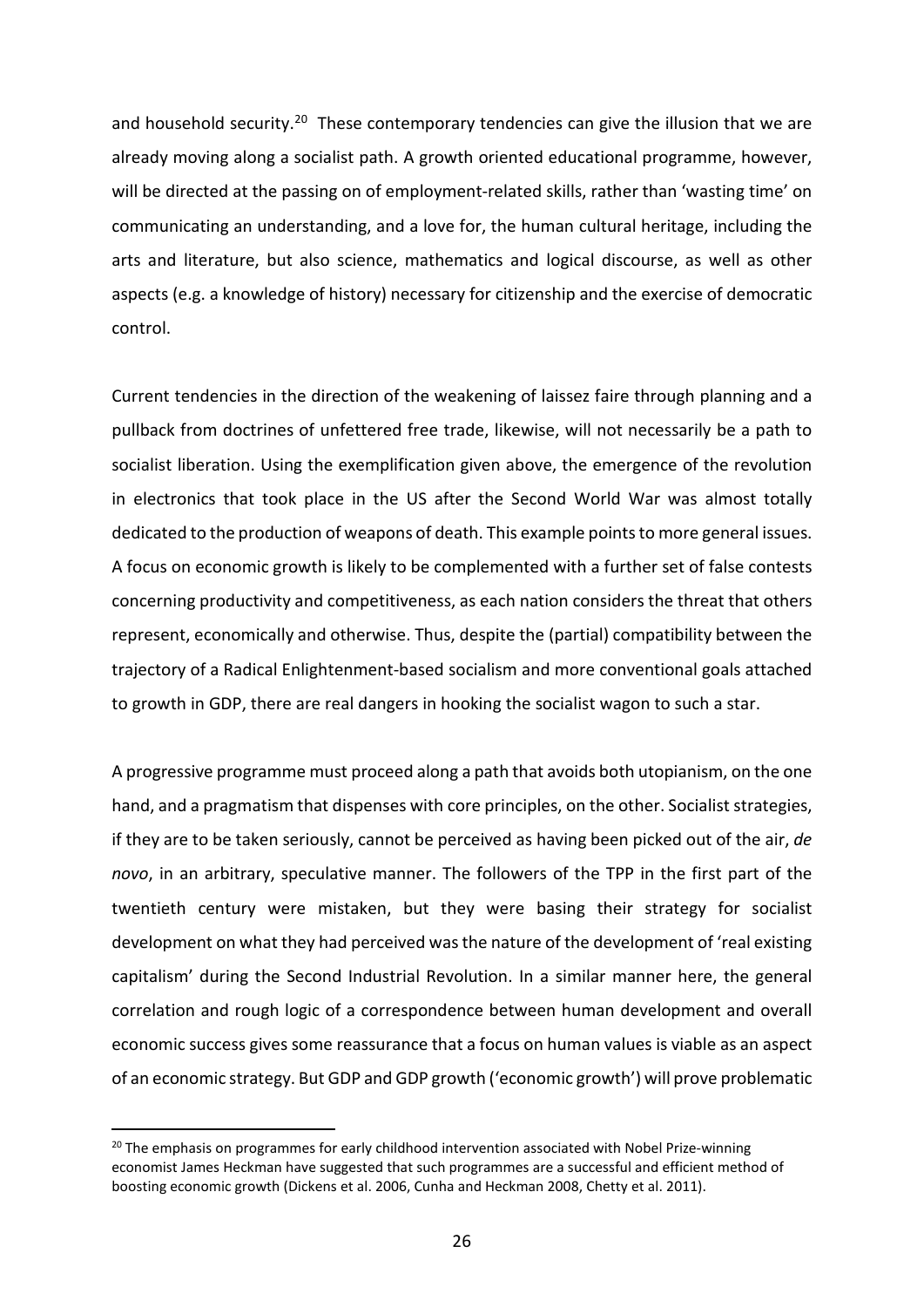as guideposts to the fulfilment of a progressive agenda, and the viability of a socialist programme does not ensure that it will be implemented.

In fact, as Sam Gindin suggests in a personal letter to one of us (Auerbach), US capitalism could continue on a strategy successfully executed in the 1990s that 'depends on a brain drain from abroad plus a core of strong domestic universities to give it enough of the workers it needs. The rest of the population doesn't need a good education for the work they do servicing the rich and also other workers' (see also Panitch and Gindin, 2012). This strategy may face long-run limitations; the strength embodied in US universities in the present is the result of an 'organic', domestic elevation of the quality of human assets that had taken place in the past, and brain-drain resources from abroad may eventually dissipate. But the Roman Army persisted for hundreds of years, all the while progressively deviating from the recruitment of soldiers of Roman and Italian ethnicity. A successful capitalism (i.e. measured by rates of growth in GDP) might long predominate without in any way converging with progressive, socialist principles.

We are encouraged, however, by some recent developments. US policy debates have shifted dramatically as evidenced by proposed infrastructure bills that include a significant expansion of the social welfare system, one that is not out of line with what has been achieved in many European countries but unprecedented in the US. It should be noted also that our analysis in this paper has affinities with other recent interventions. The excellent and comprehensive socialist programme to be found in Piketty (2020 chapter 17), for instance, covers aspects of worker control of enterprises, progressive taxes on wealth and income, expansion of social welfare provision and expansion of access to, especially higher education.<sup>[21](#page-27-0)</sup> Perhaps the main difference is our emphasis on the crucial importance of early childhood. Education and other policies that affect early childhood development should not be seen as just another aspect of social welfare (Piketty, 2020, p.981). Without a strong focus on this critical stage in human development, programmes designed to generate true democratic rule and to break down class hierarchies may be bound for a failure that will, in the end, reinforce foolish and malicious discourse surrounding intrinsic 'ability' and I.Q. In the absence of a socialist

<span id="page-27-0"></span> $21$  The affinity may be even greater with Dragsted's (2021) visions of 'Nordic socialism'.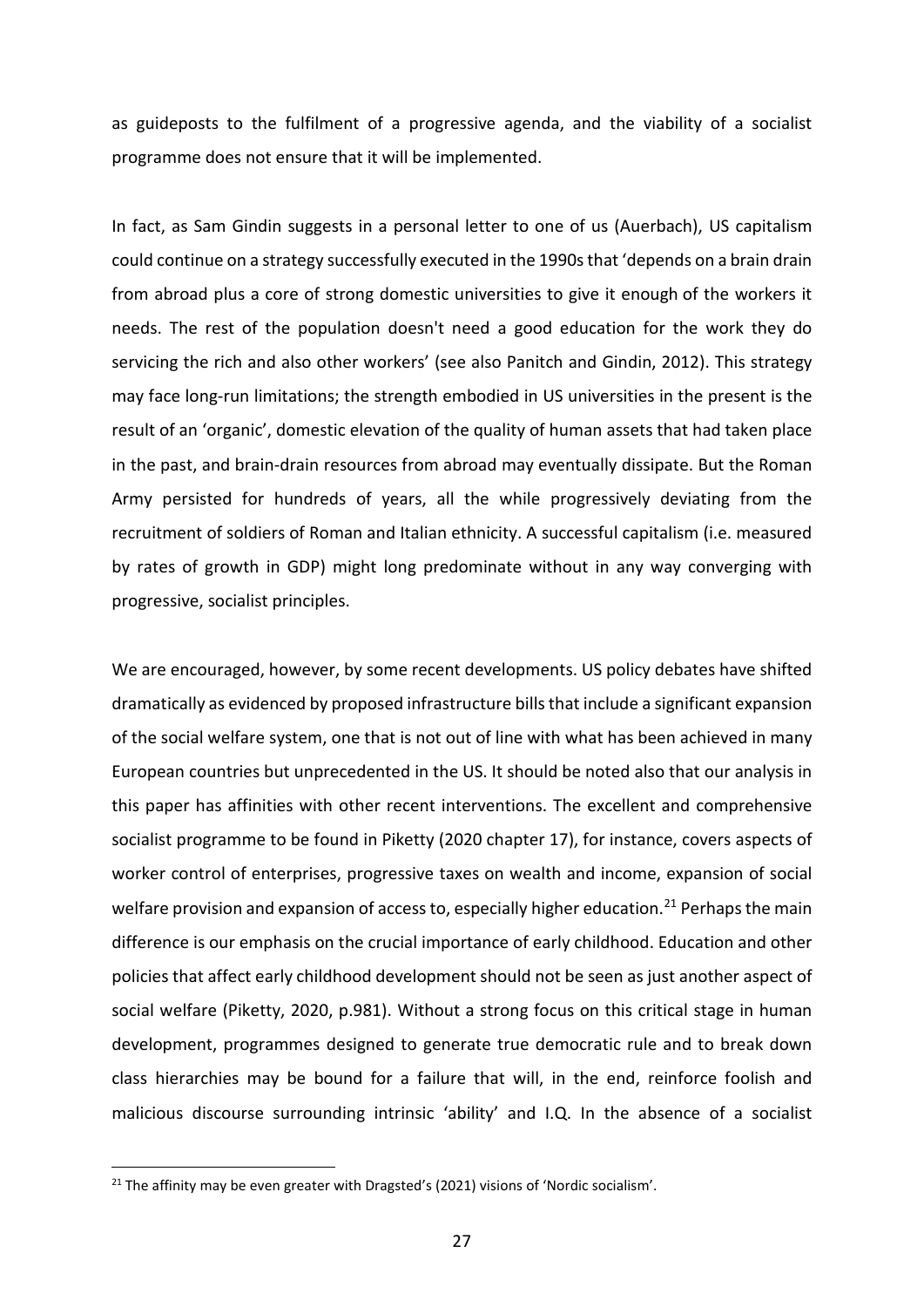programme with central focus on the reality that the trajectory of skills, behaviour and attitudes likely to be possessed by individuals are well established by the age of seven or eight, existing class hierarchies will largely reproduce themselves.

#### **Appendix A**

The prototype model of wage-led growth considers a closed economy without public sector. Both the accumulation rate I/K and the ratio of saving to capital S/K are determined by the same two variables, the output capital ratio  $u$  (the utilisation rate) and the profit share  $\pi$ :

$$
\frac{I}{K} = f(u, \pi); \quad f_u > 0, f_{\pi} \ge 0
$$
  

$$
\frac{S}{K} = g(u, \pi); \quad g_u > 0, g_{\pi} \ge 0
$$

The profit share is taken as exogenous, and if  $g_u \neq f_u$  the equilibrium condition for the goods market (I/K=S/K) defines the utilisation rate as an implicit function of the profit share,

$$
u=u(\pi); \quad u'(\pi)=-\frac{g_{\pi}-f_{\pi}}{g_u-f_u}
$$

The equilibrium solution for  $u$  can be plugged into the investment (or saving) function to get the equilibrium rate of growth

$$
\hat{Y} = \hat{K} = \frac{I}{K} - \delta = f(u(\pi), \pi)
$$

The economy is wage-led in this model if  $f_u u' + f_\pi < 0$ .

Despite minor differences, the seminal contributions by Rowthorn (1981), Dutt (1984) and Bhaduri and Marglin (1990) all fit this general framework. The Rowthorn and Dutt specifications, which are nonlinear in  $u$  and  $\pi$ , imply that the economy will be wage led as long as the Keynesian stability condition is satisfied  $(g_u > f_u)$ ; the Bhaduri-Marglin specification permits profit led outcomes even if the stability condition is satisfied.

Wage-ledness (profit-ledness) has been seen as a strong argument for redistribution in favor of wages (profits). If a public sector is included, however, the equilibrium condition for the goods market is modified:

$$
\frac{I}{K} + \frac{G}{K} = \frac{S}{K} + \frac{T}{K}
$$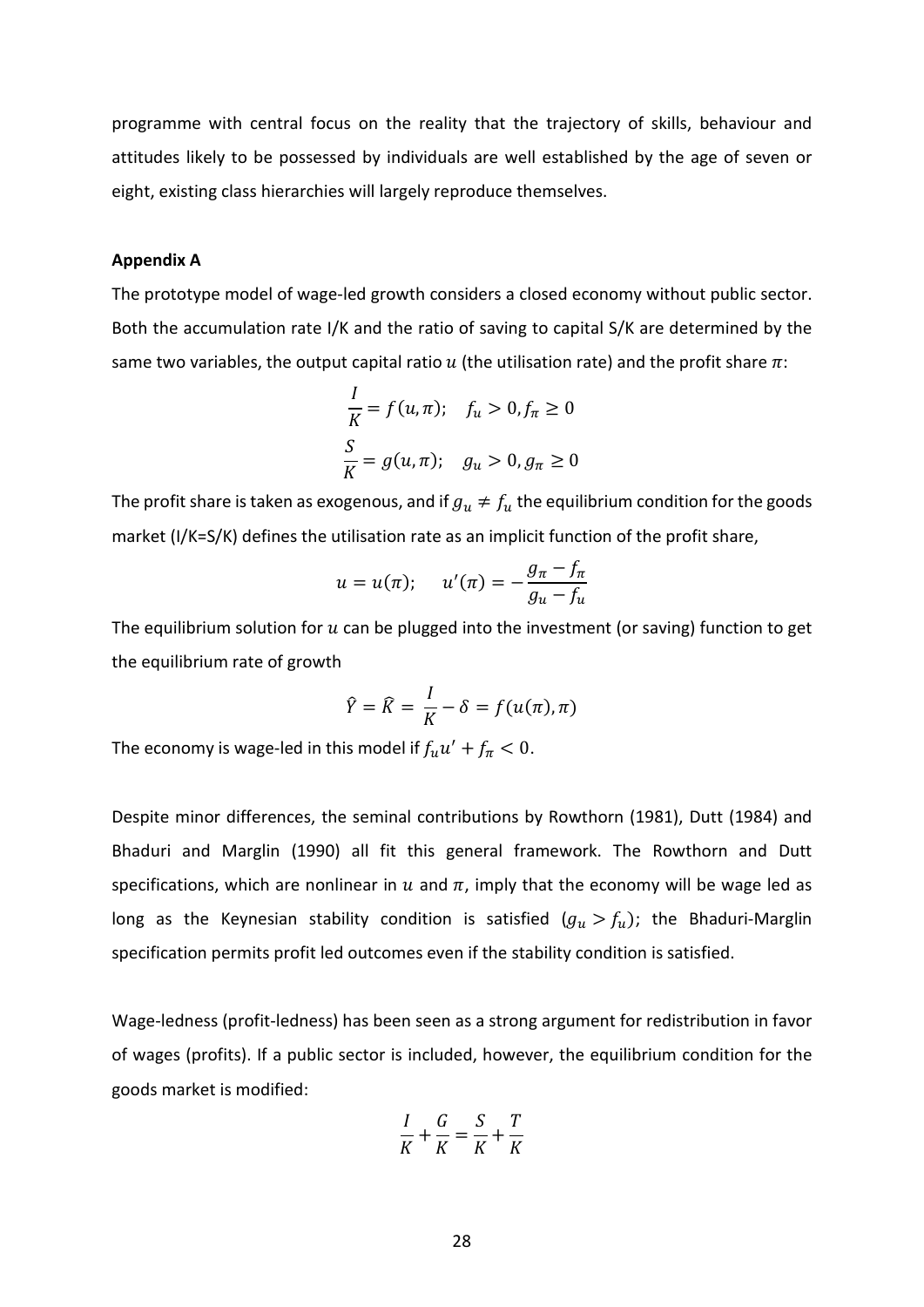Private saving, moreover, will be affected by taxation. Consumption will now depend on disposable income, and one would also expect consumption to be influenced by wealth, that is,  $C = H(W, \Pi, t_w, t_\pi, K + B)$  where W,  $\Pi, t_w, t_\pi$  and B denote wages, profits, the tax rates on wages and profits, and public debt, and where the consumption function  $H$  is linearly homogeneous in wages, profits and wealth. Formally, let

$$
\frac{I}{K} = f(u, \pi); \quad f_1 > 0, f_2 \ge 0
$$
  

$$
\frac{S}{K} = g(u, \pi, b, t_w, t_\pi); \quad g_1 > 0, g_2 > 0, g_3 > 0, g_4 < 0, g_5 < 0
$$

where  $b$  denotes the ratio of public debt to the capital stock. Tax revenues are given by

$$
\frac{T}{K} = [t_w(1-\pi) + t_\pi \pi]u
$$

If  $\gamma = G/K$  and the tax parameters  $t_w$ ,  $t_\pi$  are policy instruments set by the fiscal authorities, the equilibrium condition now determines the utilisation rate as an implicit function of  $\pi$ ,  $t_w$ ,  $t_\pi$ ,  $\gamma$  and  $b$ :

 $u = u(\pi, \gamma, t_w, t_\pi, b); \quad u_2 > 0, u_3 < 0, u_4 < 0, u_5 > 0$ 

The partial derivative with respect to  $\pi$  cannot be signed without restrictions on the accumulation and saving functions. An expansion of government consumption and an increase in public debt, however, raise aggregate demand, and the utilisation rate unambiguously increases if the Keynesian stability condition is satisfied; analogously, an increase in the tax rates reduces utilisation. The (gross) accumulation rate can be found by substituting the solution for  $u$  into the investment function,

$$
g + \delta = \frac{I}{K} = f(u(\pi, \gamma, t_w, t_\pi, b), \pi) = F(\pi, \gamma, t_w, t_\pi, b); \quad F_2 > 0, F_3 < 0, F_4 < 0, F_5 > 0
$$

If the sign of the partial derivative  $F_1$  were to be positive -- signifying a profit-led economy -the negative aggregate-demand effect of an egalitarian policy to raise the wage share can be offset by higher government consumption, lower taxes or higher government debt. There is no reason why aggregate demand effects should dictate distributional priorities.

The model can be extended by adding Harrodian dynamics to the investment function and/or feedback effects from the labour market (the employment rate) to investment, saving and taxes. These extensions would not the affect the central point: economic policy can be used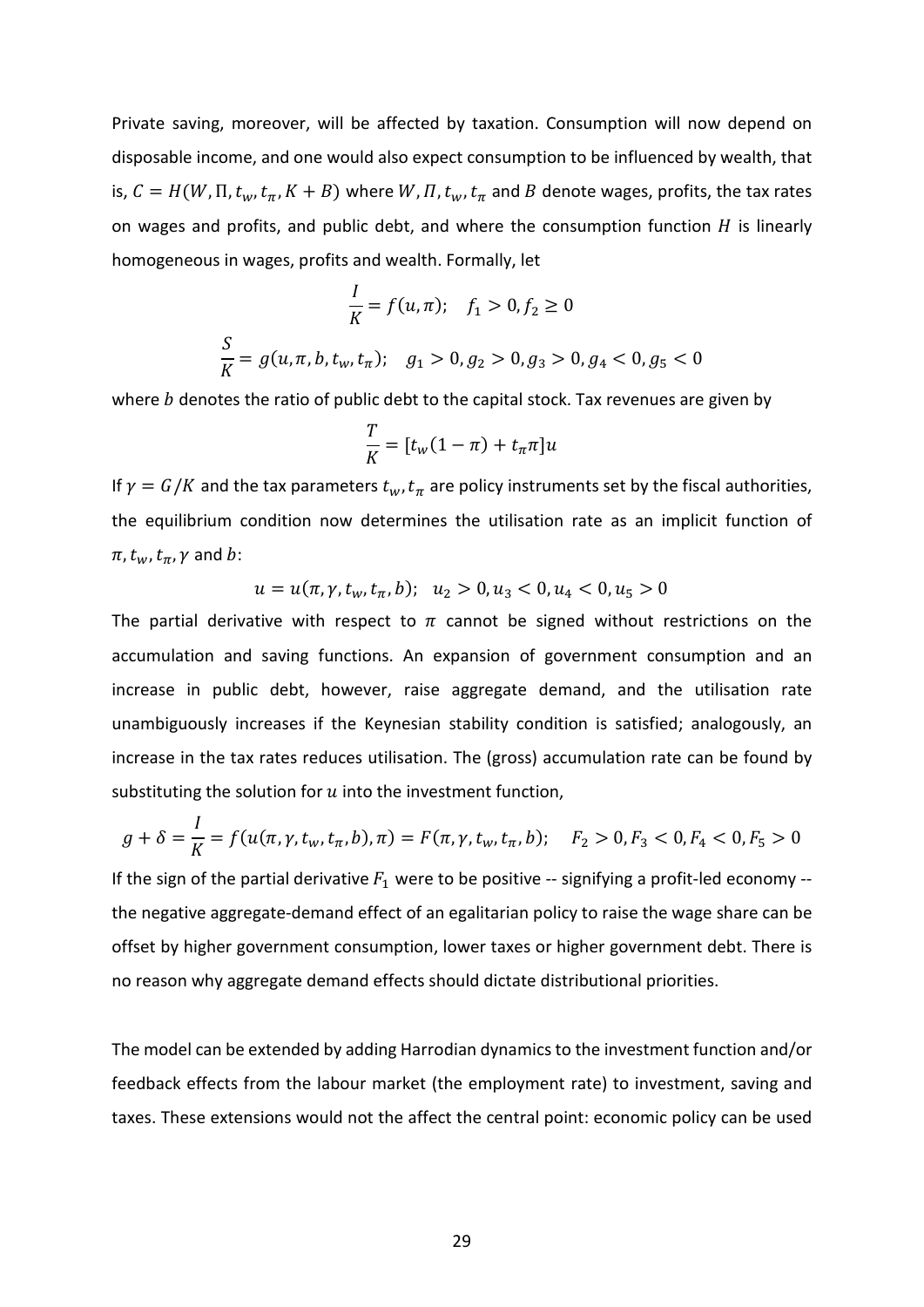to adjust aggregate demand if the demand effects of distributional change make adjustments desirable.

## **References**

Aboobaker, A. and Ugurlu, E.N. (2020) "Weaknesses of MMT as a guide to development policy". WP 2020-09, Department of Economics, University of Massachusetts Amherst.

Ahlquist, J. (2017) 'Labor Unions, Political Representation, and Economic Inequality'. *Annual Review of Political Science,* 20:409-432

Alchian, A. and Demsetz, H. (1972) 'Production, Information Costs, and Economic Organization'. *American Economic Review,* 62(5) December: 777-95.

Alperovitz, G. (2013) 'Mondragón and the System Problem' 13 November [http://www.garalperovitz.com](http://www.garalperovitz.com/)

Auerbach, P. (2016) *Socialist Optimism An Alternative Political Economy for the Twenty-First Century*. Palgrave Macmillan.

Auerbach, P., Desai, M. and Shamsavari, A. (1988) 'The Dialectic of Market and Plan: The Transition from Actually Existing Capitalism'. *New Left Review,* 170 July/August: 61-78.

Becker, G. (1962) 'Investment in Human Capital'. *Journal of Political Economy,* 70(5) part 2 October: 9-49.

Berlin, I. (1969) 'Two Concepts of Liberty'. In *Four Essays On Liberty,* Oxford: Oxford University Press.

Bhaduri, A. and Marglin, S. (1990) 'Unemployment and the real wage: the economic basis for contesting political ideologies'. *Cambridge Journal of Economics*, Vol. 14, No. 4, pp. 375- 393.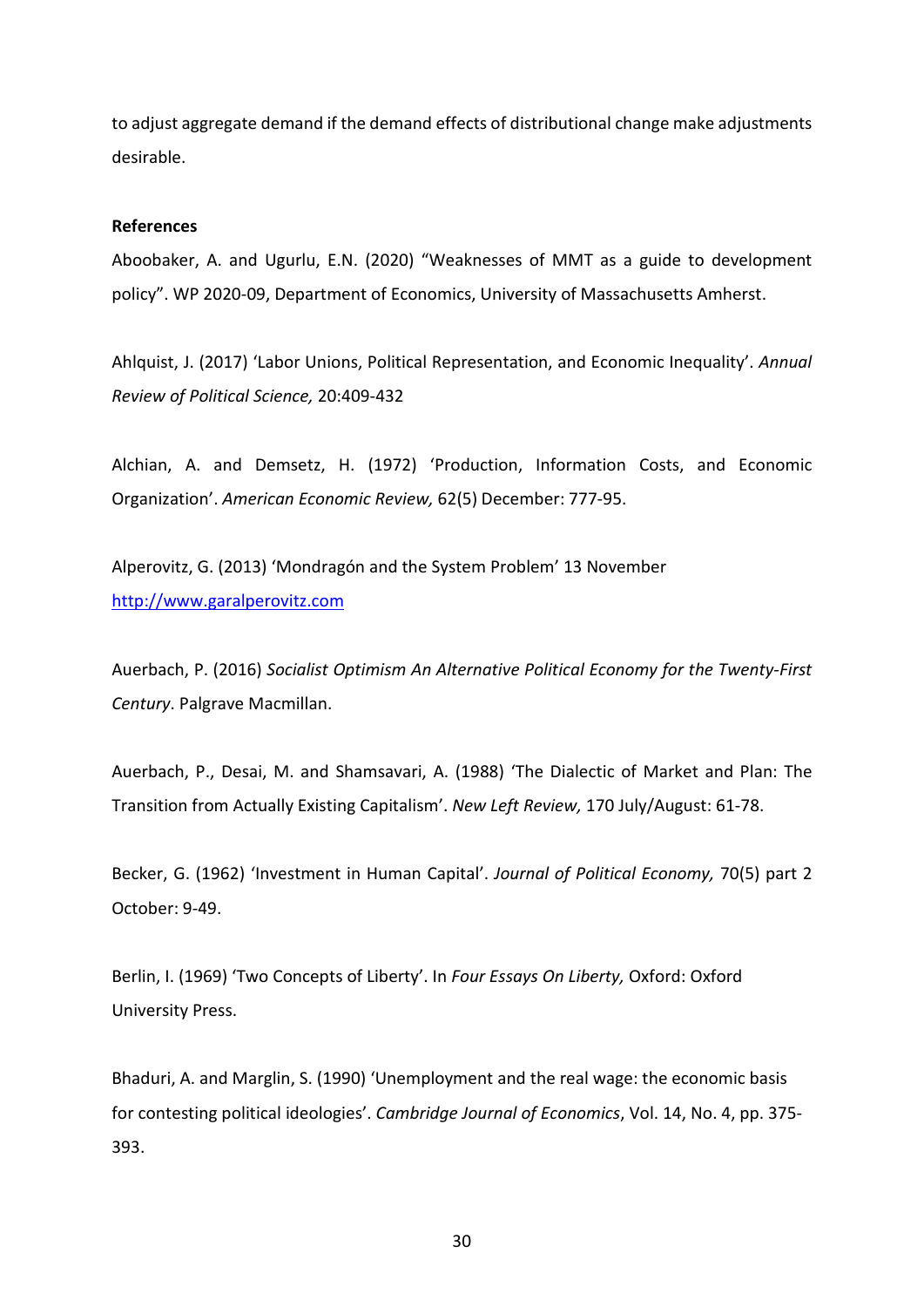Boldrin, M. and Levine, D. K. (2013) 'The Case Against Patents'. *Journal of Economic Perspectives,* 27(1) Winter: 3–22.

Braverman, H. (1988) *Labor and Monopoly Capital The Degradation of Work in the Twentieth Century* new edition 1988; originally published 1974, New York: Monthly Review Press.

Calmfors, L., & Driffill, J. (1988) 'Bargaining Structure, Corporatism and Macroeconomic Performance'. *Economic Policy, 3*(6), 14-61.

Card,D., Kluve,J. and Weber, A. (2010) 'Active labour market policy evaluations: a meta analysis'. *Economic Journal*, 120 (November): F452-F477.

Carey, J. (1992) *The Intellectuals and the Masses Pride and Prejudice Among the Literary Intelligentsia, 1880-1939.* London: Faber and Faber.

Chetty, R., Friedman, J. N., Hilger, N., Saez, E., Schanzenbach Whitmore, D., Yagan, D. (2011) 'How Does Your Kindergarten Classroom Affect Your Earnings? Evidence from Project Star'. *Quarterly Journal of Economics,* 126(4) November: 1593-1660.

Chick, M. (1998) *Industrial Policy in Britain, 1945-1951 Economic Planning, Nationalisation and the Labour Governments.* Cambridge: Cambridge University Press.

Corak, M. (2013) 'Income Inequality, Equality of Opportunity, and Intergenerational Mobility'. *Journal of Economic Perspectives,* 27(3): 79–102

Cunha, F., and Heckman, J. J. (2008) 'Formulating, Identifying and Estimating the Technology of Cognitive and Noncognitive Skill Formation'. *Journal of Human Resources* 43(4): 738- 82.

Deutschland.de (2013) 'Social partners in Germany What you should know about codetermination – the key facts'[.https://www.deutschland.de/en/topic/business/co](https://www.deutschland.de/en/topic/business/co-determination-in-german-companies-rules-and-laws)[determination-in-german-companies-rules-and-laws.](https://www.deutschland.de/en/topic/business/co-determination-in-german-companies-rules-and-laws)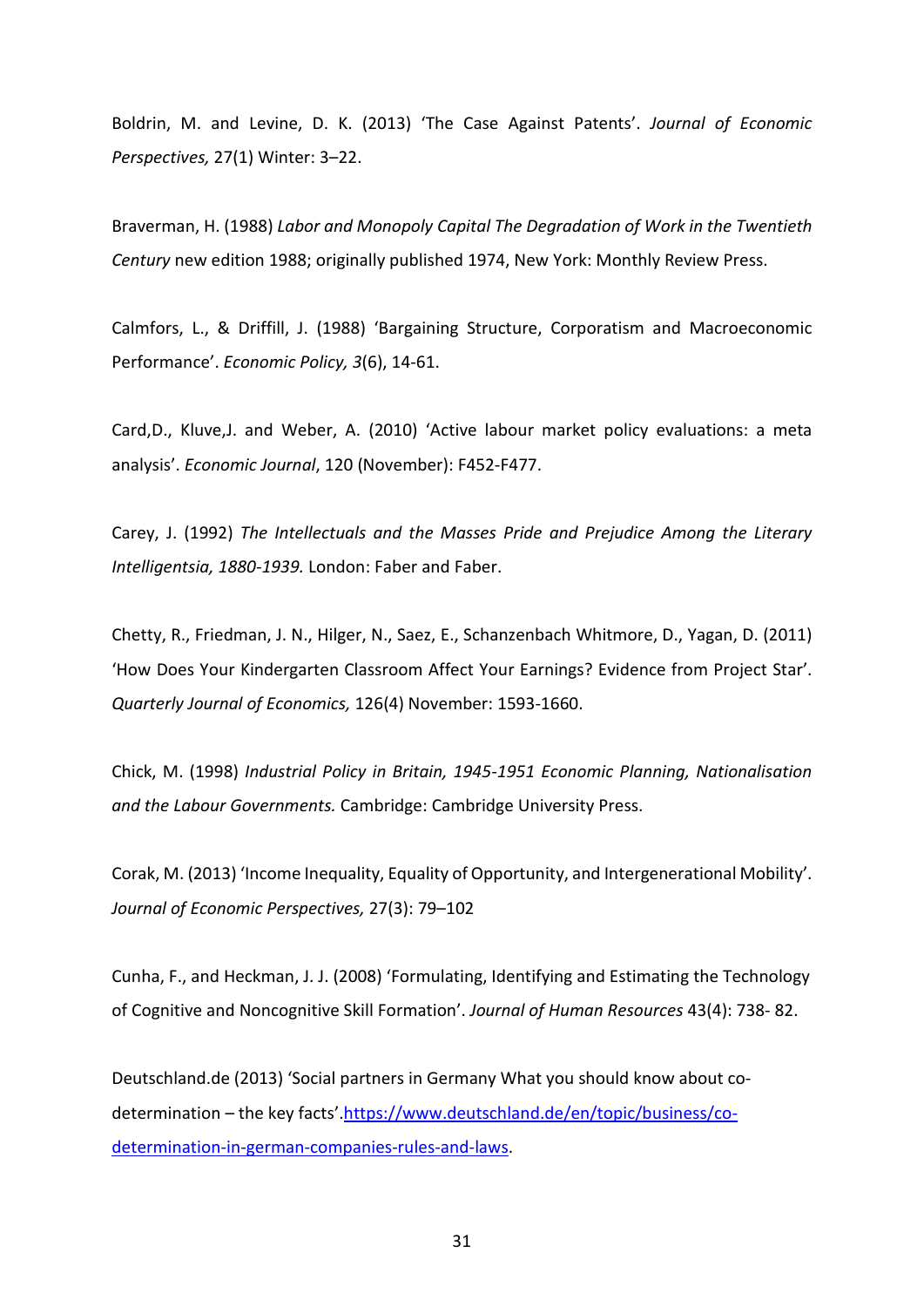Devine, P. (2010) *Democracy and Economic Planning* Aspects of Political Economy Polity Press; 1st edition

Dewey, J. (1915) *The School and Society.* BN Publishing n.d.

Dickens, W., Sawhill, I. and Tebbs, J. (2006) 'The Effects of Investing in Early Education on Economic Growth'. *Brookings Institution*

Dragsted, p. (2021) *Nordisk socialisme – på vej mod en demokratisk økonomi*. Copenhagen: Gyldendal.

Dutt, A. K. (1984) 'Stagnation, income distribution and monopoly power'. *Cambridge Journal of Economics*, vol. 8, no. 1, pp. 25-40.

Easterlin, R. (1981) 'Why Isn't the Whole World Developed?' *Journal of Economic History,* 41(1) March: 1-19.

Edemariam, A. (2013) 'I Don't Feel Defensive About What We Do'. *Guardian*, 9 February, pp. 31-2.

EPI (Economic Policy Institute) (2018) 'Policy agenda'. https://www.epi.org/policy/

Feldman H.M. (2019) 'The Importance of Language- Learning Environments to Child Language Outcomes' *Pediatrics*:144(4), http://pediatrics.aappublications.org

Fitzpatrick, S (1994) *Stalin's Peasants Resistance and Survival in the Russian Village After Collectivization.* Oxford: Oxford University Press.

Fogel, R.W. (2004) *The Escape from Hunger and Premature Death 1700-2100 Europe, America, and The Third World.* Cambridge: Cambridge University Press.

Fromm, E. (1976) *To have or to be*? Harper & Row.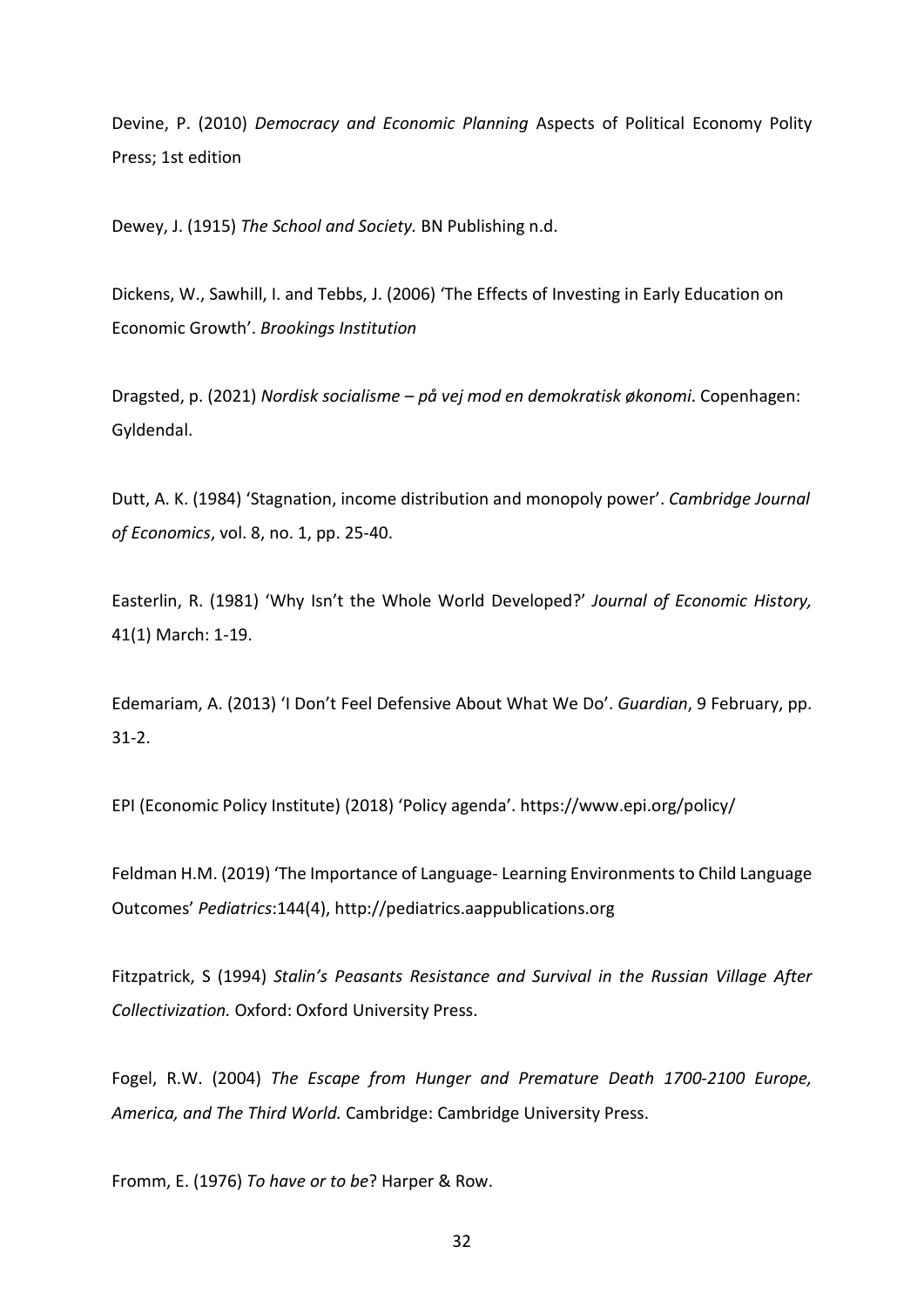Galbraith, J. K. (1967) *The New Industrial State.* New York: Signet Books.

Gough, I. (1991) *A Theory of Human Need* Palgrave Macmillan

Hayek, F.A. (1960) *The Constitution of Liberty.* Routledge and Kegan Paul.

Heinesen, E., Husted, L. and Rosholm, M. (2013) 'The effects of active labour market policies for immigrants receiving social assistance in Denmark'. *IZA Journal of Migration*, 2, Article number: 15

Israel, J. (2001) *Radical Enlightenment.* Oxford: Oxford University Press.

Jaumotte, F. and Buitron, C.O. (2015) 'Inequality and Labor Market Institutions'. *International Monetary Fund* Research Department, July

Kelton, S. (2019) 'The Wealthy Are Victims of Their Own Propaganda', [https://www.bloomberg.com/opinion/articles/2019-02-01/rich-must-embrace-deficits-to](https://www.bloomberg.com/opinion/articles/2019-02-01/rich-must-embrace-deficits-to-escape-taxes)[escape-taxes.](https://www.bloomberg.com/opinion/articles/2019-02-01/rich-must-embrace-deficits-to-escape-taxes)

Kleven, H. J. (2014) 'How Can Scandinavians Tax So Much?' *Journal of Economic Perspectives,*  28 (4) Fall: 77–98

Kornai, J. (1980) *Economics of Shortage.* Elsevier Science Ltd.

Krugman, P. (2018) 'Something Not Rotten in Denmark' *New York Times 16 August* https://www.nytimes.com/2018/08/15/world/europe/trish-regan-fox-denmarkvenezuela.html

Kynaston, D. and Green, F. (2019) *Engines of Privilege Britain's Private School Problem*. London: Bloomsbury Publishing.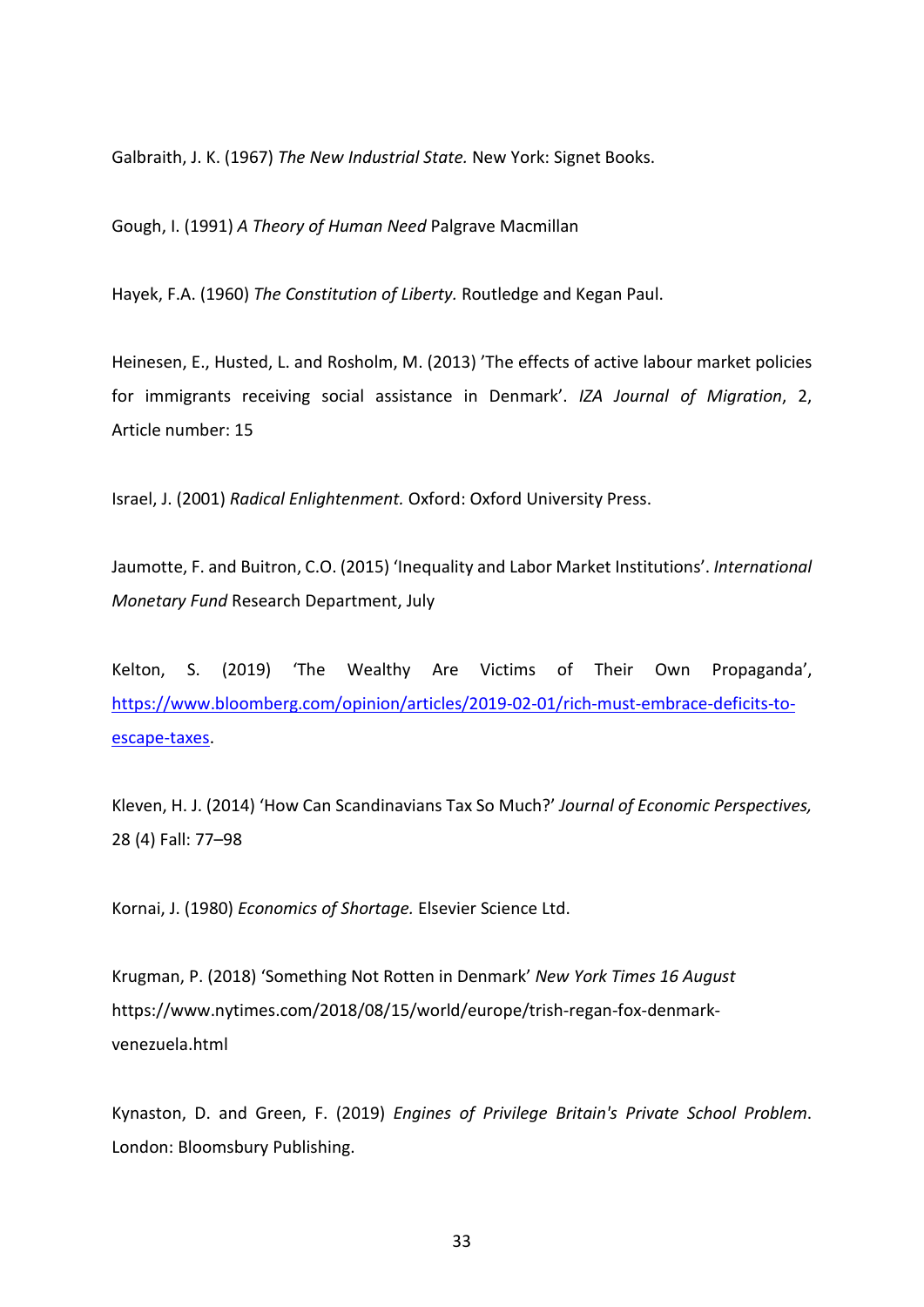Lavoie, M. and Stockhammer, E. eds (2013) *Wage-led growth -- an equitable strategy for economic recovery*. ILO and Palgrave Macmillan.

Lécuyer, C. (2006) *Making Silicon Valley* Innovation and the Growth of High Tech, 1930-1970 Cambridge MA: MIT Press.

Lenin, V.I. (1917) *The State and Revolution* Peking: Foreign Language Press 1970

Lerner, A. (1943) 'Functional Finance and the Federal Debt'. *Social Research*, 10(1): 38-51.

Lester, J. (1995) *Too Marvelous for Words* The Life & Genius of Art Tatum Oxford University Press; Reprint edition

Lucas, R. (1988) 'On the Mechanics of Economic Development'. *Journal of Monetary Economics,* 22(1) July: 3-42.

Macdonald, D. (2019) 'Labor Unions and Support for Redistribution in an Era of Inequality'. *Social Science Quarterly,* 100(4) June)

Mackenzie, C. (2016) 'Mary Wollstonecraft: An Early Relational Autonomy Theorist?' in Berges, S. and Coffee, A. (eds.), *The Social and Political Thought of Mary Wollstonecraft* Oxford: Oxford University Press.

Mandel, E. (1986) 'In Defence of Socialist Planning'. *New Left Review,* 159 September-October.

Martins, G.K. and Skott, P. (2021) 'Sources of inflation and the effects of balanced budgets and inflation targeting in developing economies'. *Industrial and Corporate Change*, 30(2): 409-444.

Mazzucato, M. (2013) *The Entrepreneurial State* Debunking *Public vs. Private Myths.* London: Anthem Press.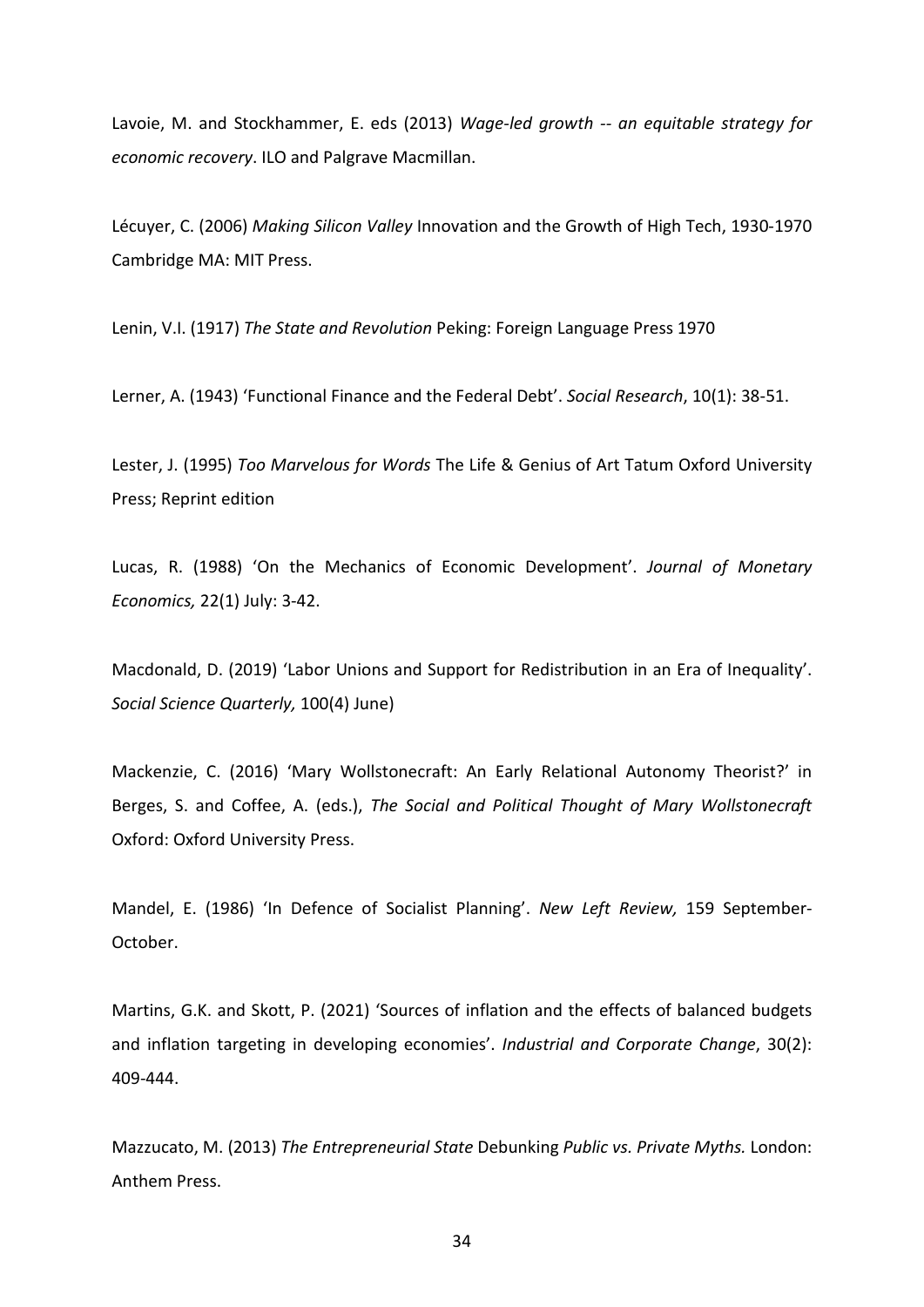McCormick, D. (2020) 'America Must Step Up To Retain its Economic Might' US needs to leverage its potential in global power struggle *Financial Times* 17 May

Michnick Golinkoff, R., Hoff, E., Rowe, M., Tamis-LeMonda, C. and Hirsh-Pasek, K. (2018) 'Talking With Children Matters: Defending the 30 Million Word Gap'. Brookings Education plus development 21 May, www.brookings.edu

Mill, J.S. (1870) *The Principles of Political Economy with some of their Applications to Social Philosophy* ed. William James Ashley. London: Longmans, Green and Co., 7th ed.), based on Mill's seventh edition of 1870, oll.libertyfund.org.

Nakatani, T. and Skott, P. (2007) 'Japanese growth and stagnation: A Keynesian perspective'. *Structural Change and Economic Dynamics*, 18(3): 306-332

OECD (2019) Data Hours Worked, https://data.oecd.org/emp/hours-worked.htm

OECD (2020) *Better Life Index* [www.oecdbetterlifeindex.org](http://www.oecdbetterlifeindex.org/)

Office for National Statistics [UK] (2019) 'Measuring National Well-Being: International Comparisons, 2019' ons.gov.uk

Palley, T. (2020) 'What's wrong with Modern Money Theory: macro and political economic restraints on deficit-financed fiscal policy'. *Review of Keynesian Economics*, Vol. 8 No. 4, Winter: 472–493

Panitch, L. and Gindin, S. (2012) *The Making of Global Capitalism The Political Economy of the American Empire.* London: Verso.

Perez-Truglia, R. (2020) 'The Effects of Income Transparency on Well-Being: Evidence from a Natural Experiment'. *American Economic Review,* 110(4): 1019–1054.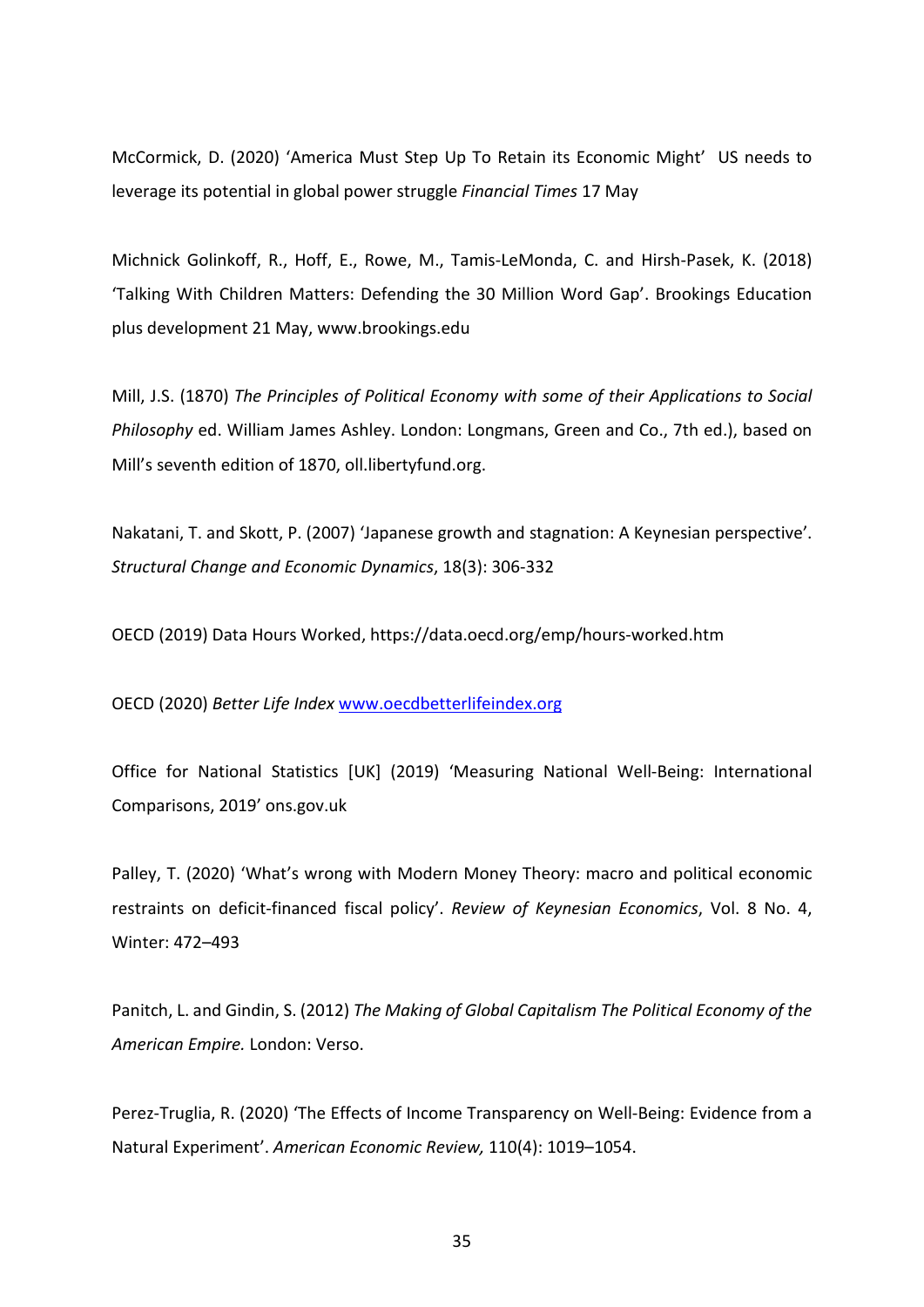Phelps, G. and Crabtree, S. (2013) 'Worldwide, Median Household Income About \$10,000' *Gallup* 16 December, [https://news.gallup.com/poll/166211/worldwide-median-household](https://news.gallup.com/poll/166211/worldwide-median-household-income-000.aspx)[income-000.aspx](https://news.gallup.com/poll/166211/worldwide-median-household-income-000.aspx)

Phillips, A. (2004) *'*Defending equality of outcome'*. Journal of Political Philosophy*, 12 (1). pp. 1-19.

Piketty, T. (2020) *Capital and Ideology* Cambridge, MA: Belknap Press of Harvard University Press.

Playfair, L. (1852) 'The Chemical Principles involved in the Manufactures of the Exhibition as indicating the Necessity of Industrial Instruction'. In *Lectures on the Results of the Great Exhibition of 1851*, as quoted in Armytage, W.H.G. (1955) *Civic Universities* London: Ayer Publishing, p.195.

Powell, A.G. (1996) *Lessons from Privilege* The American Prep School Tradition Cambridge, MA: Harvard University Press.

Rawls, J. (1999) *A Theory of Justice* Oxford: Oxford University Press Revised edition 1999; original edition 1971.

Reason (2013) 'Germany Bans Managers From Contacting Staff Outside Work Hours Except in Emergencies'. [\(https://reason.com/2013/08/30/germany-bans-managers-from](https://reason.com/2013/08/30/germany-bans-managers-from-contacting-st/)[contacting-st/\)](https://reason.com/2013/08/30/germany-bans-managers-from-contacting-st/)

Rhinehart, L., Windham, L. and Mishel, L. (2020) 'Explaining the erosion of private-sector unions'. Economic Policy Institute, November 18, 2020, https://www.epi.org/unequalpower/publications/private-sector-unions-corporate-legalerosion/

Romer, P. (1990) 'Endogenous Technical Change' *Journal of Political Economy* 98(5) Part II October: S71-S102.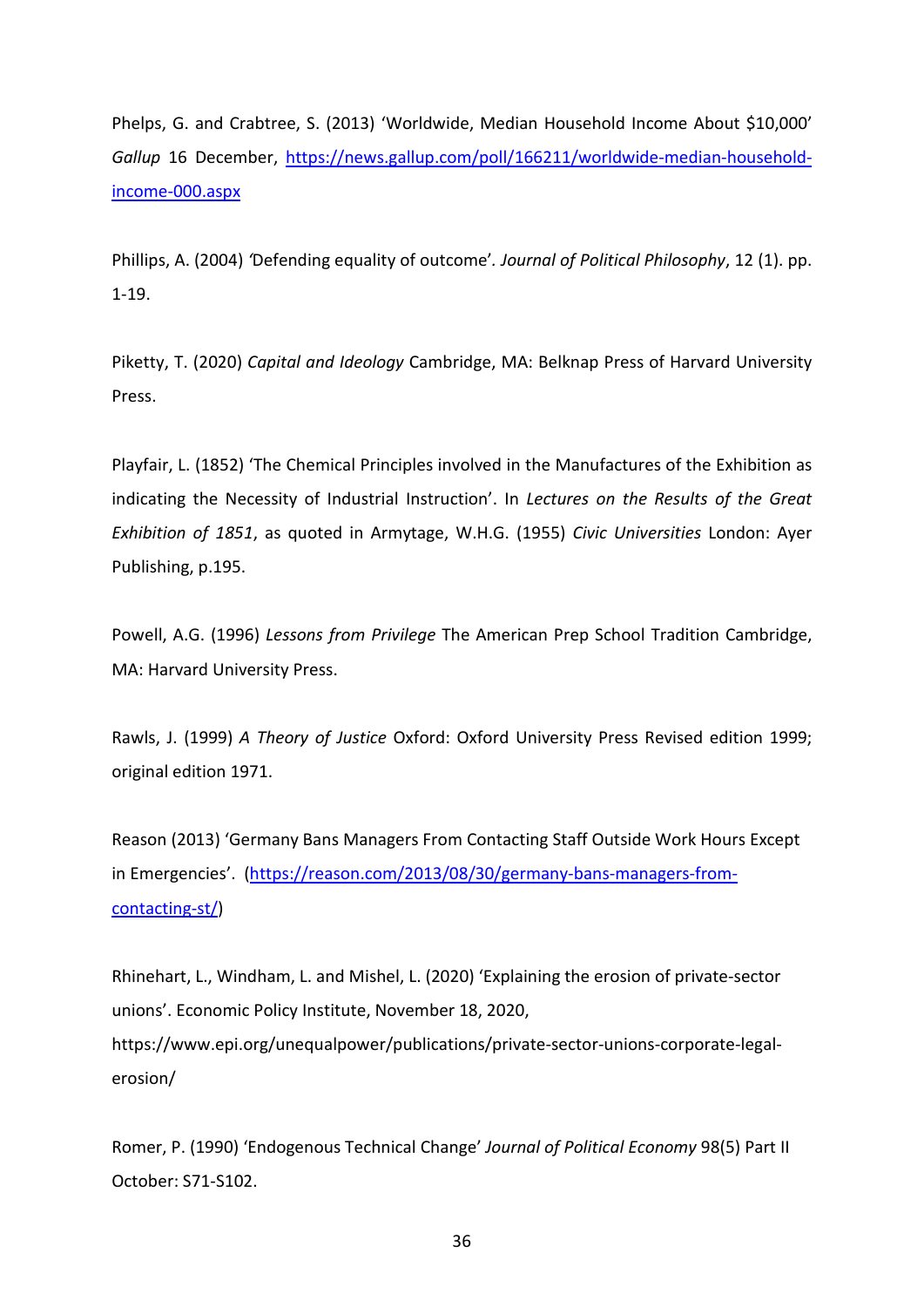Roncaglia, A. (2005) *The wealth of ideas*. Cambridge: Cambridge University Press.

Rowthorn, R. (1981) 'Demand, real wages and economic growth'. *Thames Papers in Political Economy*, Autumn.

Ryoo, S. and Skott, P. (2013) 'Public debt and full employment in a stock-flow consistent model of a corporate economy'. *Journal of Post Keynesian Economics*, 35(4: 511-527.

Sandel, M. (2020) *The Tyranny of Merit* What's Become of the Common Good? Allen Lane.

Save the Children (2020) *Global Childhood Report 2020*. www.savethechildren.org › usa › advocacy › global-childhood-report-2020

Sawyer, M. (2003) 'Employer of Last Resort: Could It Deliver Full Employment and Price Stability?' *Journal of Economic Issues*, Vol. 37, No. 4:. 881-907.

Schulten, T. (2001) 'A European solidaristic wage policy?'. *European Journal of Industrial Relations*, 8(2): 173-196

Sen, A. (1983) 'Development: which way now?' *Economic Journal*, 93(Dec): 745-762.

Sen, A. (1999) *Development As Freedom* Oxford: Oxford University Press.

Sherman, E. (2019) 'One in Five U.S. Companies Say China Has Stolen Their Intellectual Property' *Fortune* 1 March

Skott, P. (2016) 'Aggregate demand, functional finance and secular stagnation'. *European Journal of Economics and Economic Policies: Intervention,* Vol. 13( 2): 172–188.

Skott, P. (2017) 'Weaknesses of 'wage-led growth". *Review of Keynesian Economics*, Vol. 5 No. 3: 336–359